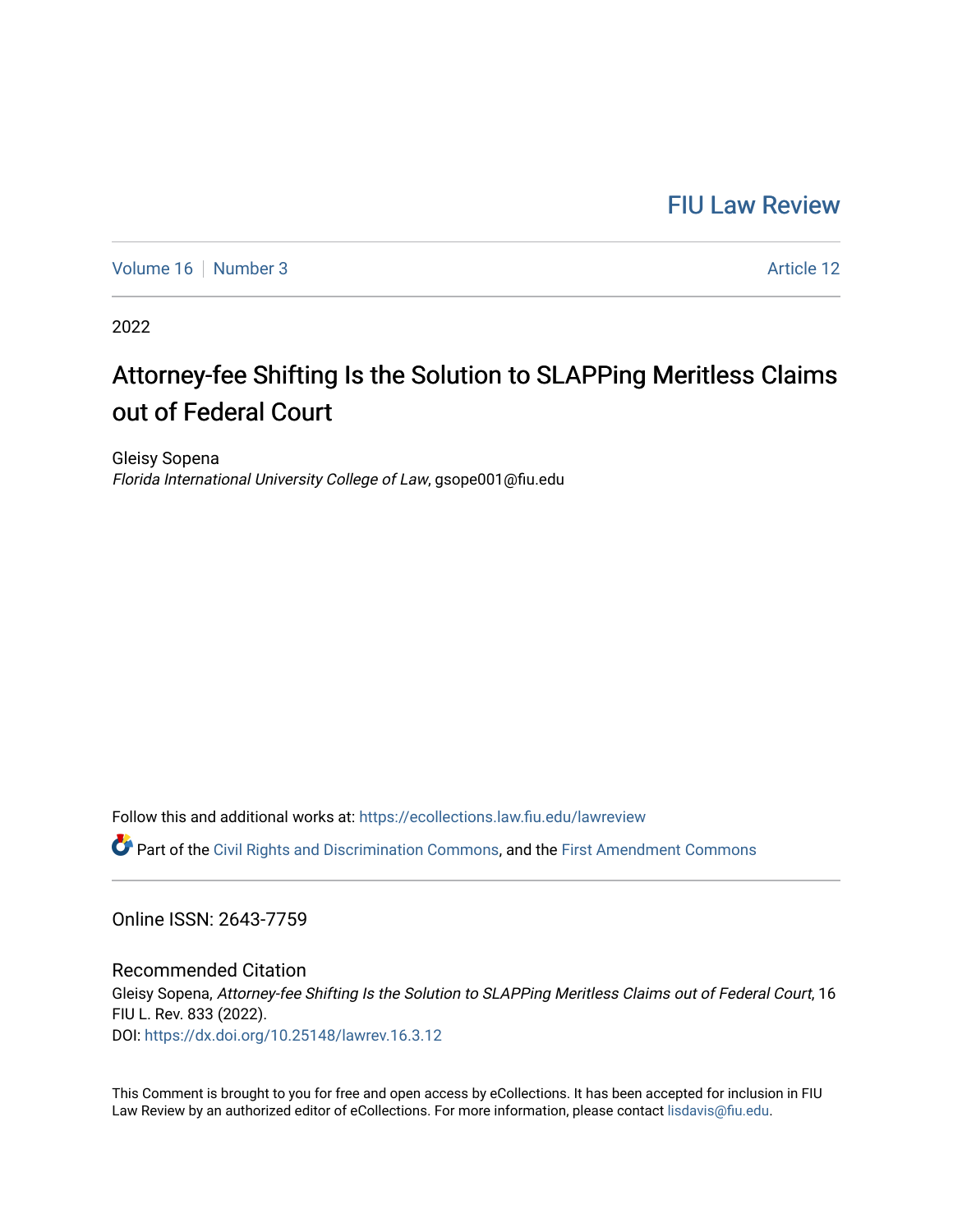# **ATTORNEY-FEE SHIFTING IS THE SOLUTION TO** SLAPPING MERITLESS CLAIMS OUT OF FEDERAL **COURTS**

# $G$ *leisy Sopena*\*

#### **ABSTRACT**

Strategic Lawsuits Against Public Participation ("SLAPPs") are meritless claims brought against individuals or corporations to silence them for exercising protected speech under the First Amendment. In response to the chilling effects of these SLAPP suits, State legislatures have enacted anti-SLAPP statutes to quickly dismiss these meritless claims and protect the targets of these suits. These anti-SLAPP statutes have two prominent components: a special motion to dismiss and an attorney fee-shifting provision that is dependent on prevailing on the special motion set forth in the statute. Federal courts sitting in diversity are divided over whether the special motion standards set forth in the statute can apply in federal court because the special motion standard answers the same question as Federal Rules of Civil Procedure 12 and 56. Under *Erie*, a federal court must apply the state substantive law, but if the state law conflicts with the federal rules, the latter will apply as long as it is valid under the Rules Enabling Act. Florida's anti-SLAPP statute is unique in that it does not limit the recovery of attorney's fees to prevailing on the special motion standards set forth in the statute. Thus, under Florida's anti-SLAPP statute a SLAPP target can use the Federal Rules of Civil Procedure to quickly dismiss a meritless claim and use a relatively unguided *Erie* analysis to get an award of attorney's fees pursuant to the anti-SLAPP statute. Strong use of *Twombly* and *Iqbal*, coupled with the award of attorney's fees provided in Florida's statute, can achieve the same effect that anti-SLAPP laws have in state court—but in federal court and without running afoul of the *Erie* doctrine.

| $\Pi$ . | Background on SLAPP suits and anti-SLAPP statutes  837 |  |
|---------|--------------------------------------------------------|--|
|         |                                                        |  |
|         |                                                        |  |
| III     |                                                        |  |
|         |                                                        |  |
|         |                                                        |  |
|         |                                                        |  |

 $*$  J.D. 2022, Florida International University College of Law.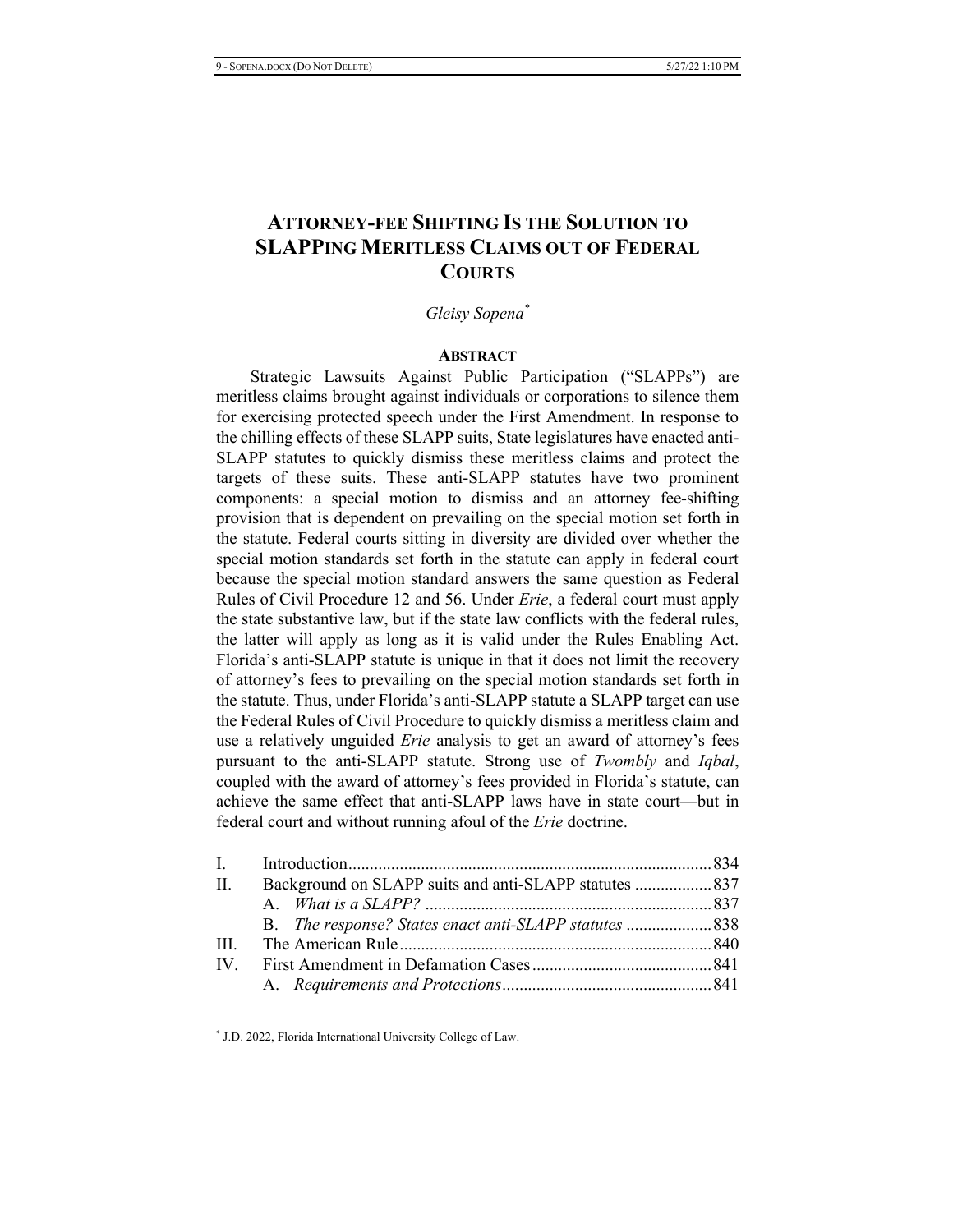| V. | Attorney-fee Shifting in Federal Diversity Actions is the Solution 845 |  |
|----|------------------------------------------------------------------------|--|
|    |                                                                        |  |
|    |                                                                        |  |
|    |                                                                        |  |
|    |                                                                        |  |
|    |                                                                        |  |
|    |                                                                        |  |

# **I.** INTRODUCTION

In his show, Last Week Tonight with John Oliver, the British television host takes a satirical approach to many current events affecting the United States and the world. In one of his 2018 episodes, Oliver featured a story of American businessman Robert E. Murray and his coal mining business.<sup>1</sup> The episode, as most episodes of the show, was comedic with jokes and satire spread throughout the segment and even an appearance by a man dressed as a giant squirrel.<sup>2</sup> The episode discussed the Crandall Canyon mine collapse,<sup>3</sup> and Oliver expressed throughout the segment that Murray did not properly protect his miners' safety.<sup>4</sup> Coincidentally, the segment also mentioned how Murray has previously used defamation lawsuits to silence his critics.<sup>5</sup> After the episode aired, Murray disagreed with the content of the episode and with what Oliver said about him and his company. To retaliate against HBO and John Oliver, Murray sued both the network and Oliver for defamation.<sup>6</sup> After tying John Oliver and HBO up with litigation for about two years, Murray

2  $\overline{1}d$ 

*\$*

<sup>&</sup>lt;sup>1</sup> LastWeekTonight, SLAPP Suits: Last Week Tonight with John Oliver, YOUTUBE (Nov. 11, 2019), https://youtu.be/UN8bJb8biZU.

<sup>3</sup> In 2007, a mine co-owned by Murray collapsed, trapping six workers underground. Three rescue workers died in an attempt to reach the miners, and after twenty-six days of unsuccessful rescue efforts, the miners were declared dead and their bodies were never recovered. After the incident, the Mine Safety and Health Administration, an agency of the Department of Labor, concluded that the accident was the result of an inadequate mine design. See U.S. DEP'T OF LAB., CRANDALL CANYON ACCIDENT INVESTIGATION SUMMARY AND CONCLUSIONS, https://arlweb.msha.gov/genwal/ccsummary.asp (last visited Feb. 3, 2022). The owners of the mine, including Murray Energy, entered into a settlement agreement which included \$949,351 in fines, as well as acceptance by Murray Energy that four violations of mine safety laws by Murray Energy contributed to the fatal accident. Howard Berkes, Coal Mine Company Denies Responsibility Despite Disaster Settlement, NPR (Sept. 27, 2012, 8:26 PM), https://www.npr.org/sections/thetwo-way/2012/09/27/161920764/coal-mine-company-deniesresponsibility-despite-disaster-settlement.

<sup>&</sup>lt;sup>4</sup> *SLAPP Suits: Last Week Tonight with John Oliver, supra note 1.* 

*\$*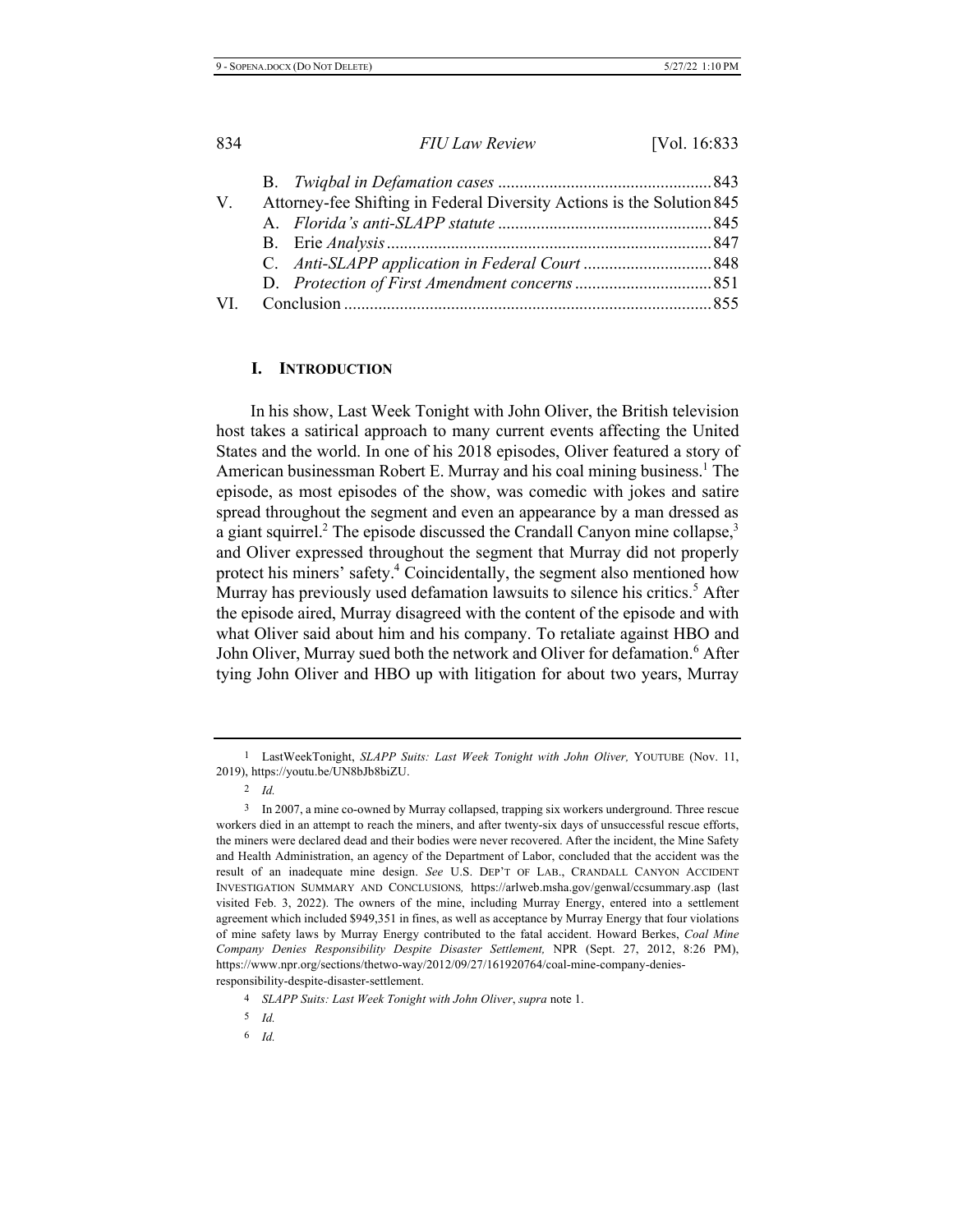voluntarily dismissed the meritless lawsuit.<sup>7</sup> Even though Oliver and HBO "won the case," the meritless lawsuit ended up costing about \$200,000 in attorney's fees and caused the show's libel insurance to triple.<sup>8</sup> This is precisely what anti-SLAPP laws aim to discourage—filing meritless lawsuits to silence constitutionally protected speech.

The rights to petition the government, voice concerns, and engage in public discourse are fundamental pillars of American democracy engrained in the First Amendment of the Constitution. "Strategic lawsuits against public participation," or "SLAPPs"<sup>9</sup> threaten to chill free speech and public debate by giving plaintiffs leeway to file baseless lawsuits against those engaging in protected speech.<sup>10</sup> The main purpose of a SLAPP lawsuit is to embroil the target in endless litigation to the point of settlement or to stop the target from engaging in constitutionally protected speech.

In response to the intimidating and chilling effects caused by SLAPP lawsuits, thirty-one states<sup>11</sup> have enacted anti-SLAPP statutes to protect SLAPP targets<sup>12</sup> from the financial threat of meritless claims.<sup>13</sup> Anti-SLAPP statutes aim to balance First Amendment concerns while also protecting private causes of action under state law. Currently there is no federal anti- $SLAPP$  provision,<sup>14</sup> and federal courts around the country disagree about whether state anti-SLAPP statutes conflict with the Federal Rules of Civil Procedure. The Second, Fifth, Eleventh, and D.C. circuits find that anti-

9 The term SLAPP was first coined by Penelope Canan and George W. Pring in the 1980s. GEORGE W. PRING & PENELOPE CANAN, SLAPPS: GETTING SUED FOR SPEAKING OUT (1996).

<sup>12</sup> This comment will often use the term "target" because SLAPP lawsuits can also take the form of a counterclaim. SLAPP lawsuits are not only limited to an initial suit filed by a plaintiff. A defendant can file a SLAPP counterclaim to either force the original plaintiff to drop the lawsuit or settle.

13 *Understanding Anti-SLAPP Laws, supra* note 11.

<sup>14</sup> Many First Amendment supporters have continuously called for a federal anti-SLAPP statute, but Congress has been very slow to act. The Citizens Participation Act of 2020 was reintroduced to the House of Representatives in July 2020 where it was referred to the House Committee on the Judiciary. The Bill includes a special motion to dismiss, like most state anti-SLAPP statutes, as well as an attorneyfee shifting provision providing recovery to defendants fighting these meritless claims. See Citizen Participation Act of 2020, H.R. 7771, 116th Cong. (2d Sess. 2020); see also Jay Adkisson, Federal Anti-SLAPP Legislation Re-Introduced in Congress but Needs Updating, FORBES (Aug. 29, 2020, 12:40 AM), https://www.forbes.com/sites/jayadkisson/2020/08/29/federal-anti-slapp-legislation-re-introduced-incongress-but-needs-updating/?sh=6e9fd88a1d28; Daniel A. Horwitz, The Need for a Federal Anti-SLAPP Law, 2020 N.Y.U. J. LEGIS. & PUB. POL'Y QUORUM 89 (2020).

 $7$  *Id.* 

 *\$*

<sup>10</sup> Austin Vining & Sarah Matthews, Overview of Anti-SLAPP Laws, REPS. COMM. FOR FREEDOM OF THE PRESS, https://www.rcfp.org/introduction-anti-slapp-guide/ (last visited Feb. 3, 2022).

<sup>11</sup> Understanding Anti-SLAPP Laws, REPS. COMM. FOR FREEDOM OF THE PRESS, https://www.rcfp.org/resources/anti-slapp-laws/.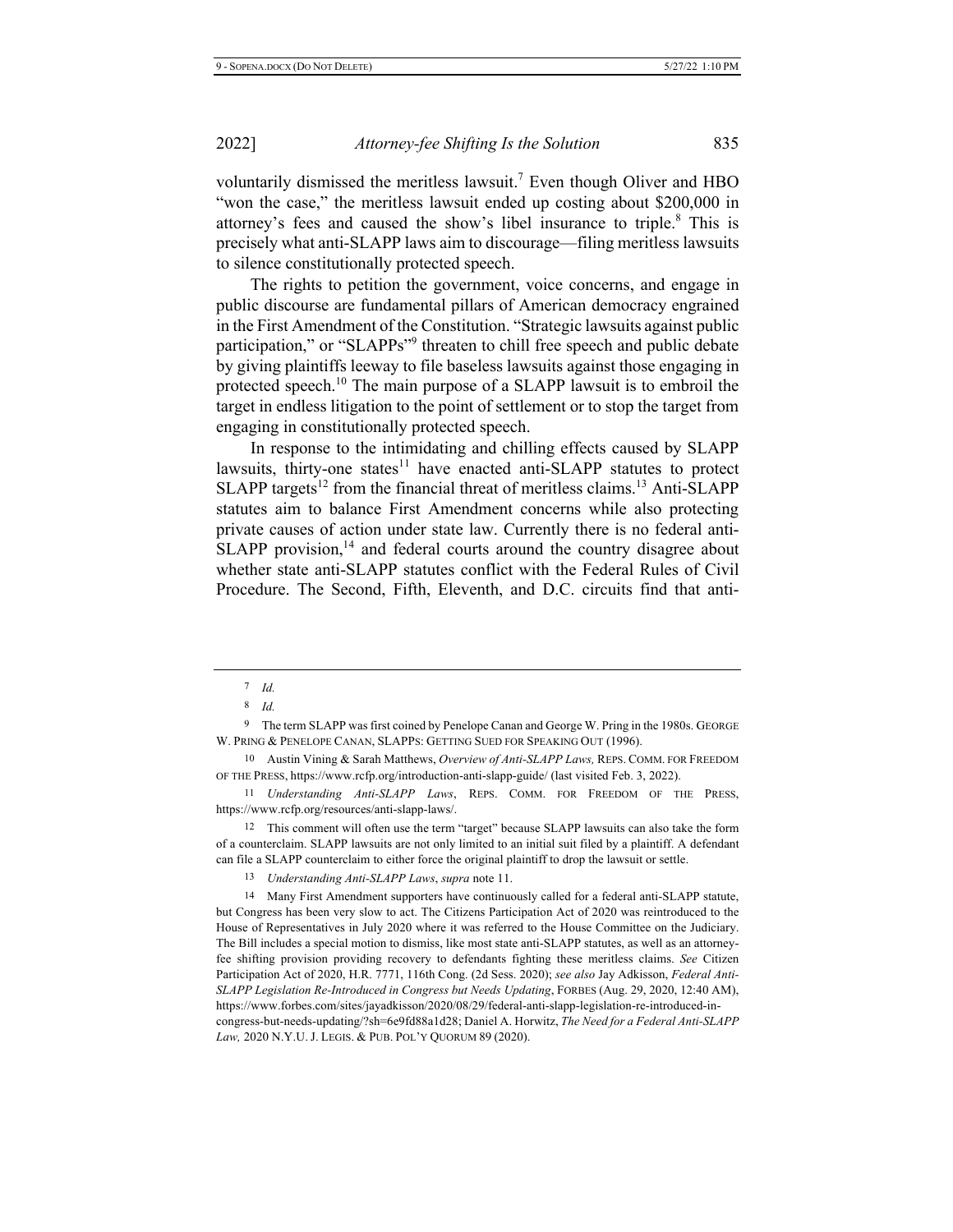SLAPP statues have no application in federal court,<sup>15</sup> while the Ninth and First circuits find that they do.<sup>16</sup> The United States Supreme Court recently denied certiorari in *Van Dyke v. Retzlaff*,<sup>17</sup> meaning that the circuit split lives and federal courts will continue to grapple with these concerns until the Supreme Court decides to take up the issue.

On the applicability of anti-SLAPP statutes in federal court, the issue is that under most states' anti-SLAPP statutes, a defendant can recover attorney's fees and costs only if the defendant prevails on the procedural standards set forth in the statute; not if the defendant prevails through other procedural mechanisms like a motion to dismiss or motion for summary judgment. Florida's anti-SLAPP statute might prove to be the solution to this problem. Florida's statute allows the targets of these lawsuits to recover attorney's fees and costs for actions that involve protected speech and that are "without merit."<sup>18</sup> Thus, under Florida's anti-SLAPP statute, a defendant can prevail on other procedural mechanisms, like a motion to dismiss or motion for summary judgment, while still recovering the attorney's fees provided by the statute. While the special motion standards set forth in anti- $SLAPP$  statutes cannot apply in federal court because these standards conflict with the Federal Rules of Civil Procedure, under a relatively unguided Erie analysis, $^{19}$  an attorney-fee shifting provision, which requires the nonprevailing party to pay the legal fees of the prevailing party, should apply in federal court and would protect both First Amendment and *Erie* concerns. By not allowing the targets of these lawsuits to recover fees through procedural mechanisms put in place by the Federal Rules of Civil Procedure, courts and

<sup>&</sup>lt;sup>15</sup> See La Liberte v. Reid, 966 F.3d 79, 83 (2d Cir. 2020) (finding that California's anti-SLAPP statute does not apply in federal court because it conflicts with Federal Rules of Civil Procedure 12 and 56); Klocke v. Watson, 936 F.3d 240, 245 (5th Cir. 2019) (holding that the anti-SLAPP statute cannot apply in federal court because the burden-shifting framework imposes additional requirements beyond those found in Rules 12 and 56 of the Federal Rules of Civil Procedure); Carbone v. Cable News Network, Inc., 910 F.3d 1345, 1351 (11th Cir. 2018) (finding that Georgia's anti-SLAPP statute was invalid because under the Rules Enabling Act, Federal Rules of Civil Procedure 12 and 56 answered the same basic question as the statute); Abbas v. Foreign Pol'y Grp., L.L.C., 783 F.3d 1328, 1332 (D.C. Cir. 2015) (holding that the anti-SLAPP statute cannot apply in federal court because Rules 12 and 56 of the Federal Rules of Civil Procedure were valid under the Rules Enabling Act and answered the same question as the anti-SLAPP statute).

<sup>&</sup>lt;sup>16</sup> See Godin v. Schencks, 629 F.3d 79, 81 (1st Cir. 2010) (finding that Maine's anti-SLAPP statute applies in federal court because Federal Rules of Civil Procedure 12 and 56 are not broad enough to cover the issues within the scope of the anti-SLAPP statute); United States ex rel. Newsham v. Lockheed Missiles & Space Co., 190 F.3d 963, 973 (9th Cir. 1999) (finding that California's anti-SLAPP statute applies in federal court because there is no direct collision between the statute and Federal Rules of Civil Procedure 12 and 56).

<sup>&</sup>lt;sup>17</sup> Van Dyke v. Retzlaff, 781 F. App'x 368 (5th Cir. 2019), cert. denied, 141 S. Ct. 610 (2020).

<sup>18</sup> FLA. STAT. § 768.295 (2022).

<sup>19</sup> Hanna v. Plumer, 380 U.S. 460 (1965).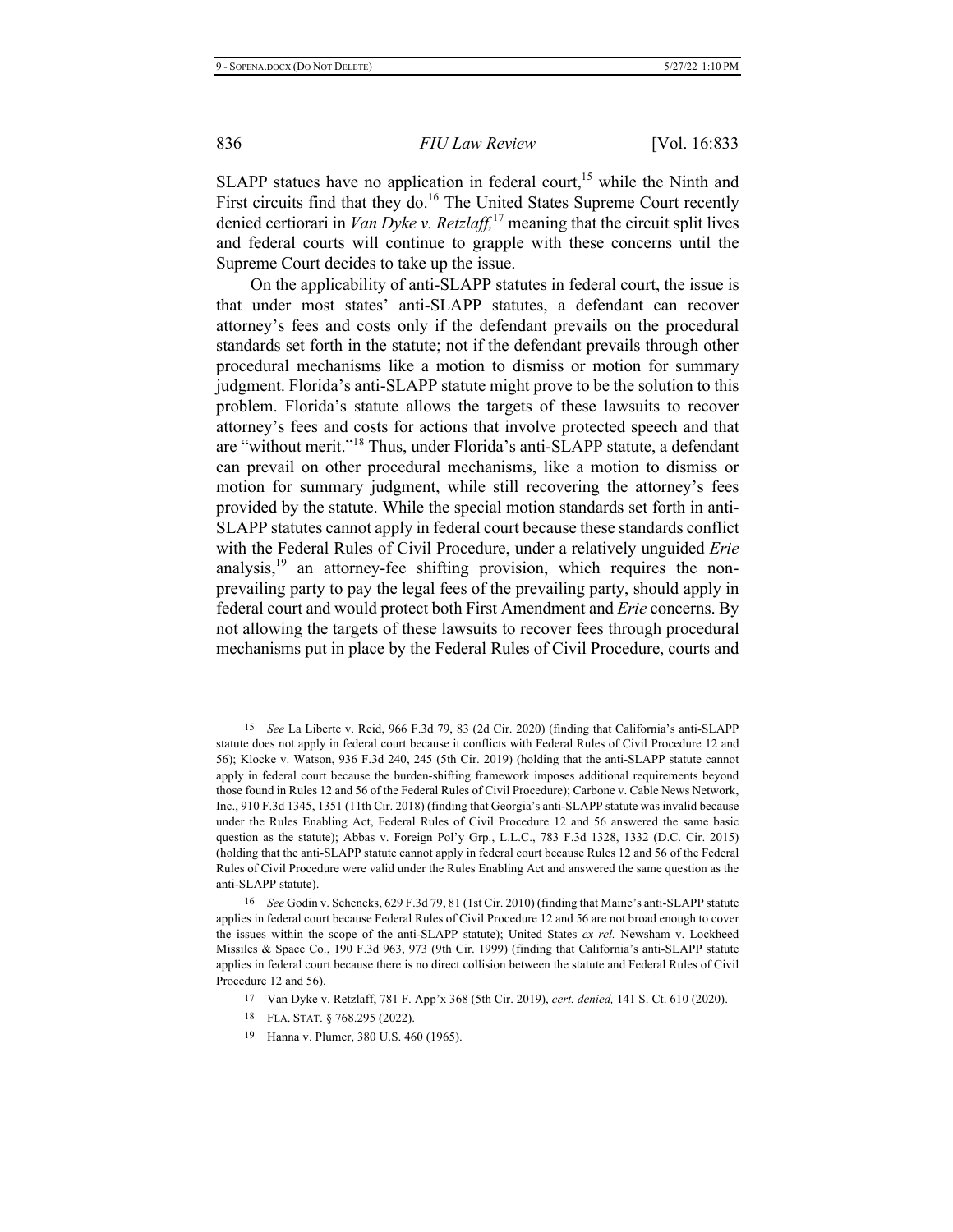legislatures are still punishing these targets who must deal with these meritless claims.

This comment will seek to analyze why applying the attorney-fee shifting provision in federal court does not offend *Erie* and still protects First Amendment concerns. The special motion standards set forth in the statute cannot apply because these standards answer the same question as the Federal Rules of Civil Procedure. This comment will thus be divided into five sections. Part I will provide an introduction to anti-SLAPP statutes with an illustrative example of a recent case. Part II will discuss what a SLAPP lawsuit is and the response by states in enacting anti-SLAPP statutes. Part III will discuss the American Rule, which requires litigants to pay for their own attorney's fees and costs. Part IV will discuss the First Amendment in the context of defamation cases. Lastly, Part V will analyze why an attorney-fee shifting provision should apply in federal court to reconcile First Amendment concerns with regards to SLAPP lawsuits while also satisfying the mandates of *Erie*.

# II. BACKGROUND ON SLAPP SUITS AND ANTI-SLAPP STATUTES

#### A. *What is a SLAPP?*

Generally, SLAPP is the name for a complaint or counterclaim that is filed against individuals or organizations, arising from that individual's or organization's speech on an issue of public interest or concern.<sup>20</sup> The filers of these lawsuits have one goal in mind: to silence their target. Most SLAPPs are legally unsuccessful because of their meritless nature; but for the filers of a SLAPP claim, winning on the merits was never the goal. However, SLAPPs are very successful in the public, day-to-day arena, because defending a  $SLAPP$  claim requires a substantial amount of money, resources, and time.<sup>21</sup> The end result is a chill on public participation and protected speech not only from the lawsuit's target, but also others who might otherwise have voiced their opinion or concern but are now too scared because of the threat of future litigation. $^{22}$ 

SLAPPs are usually filed under the disguise of regular civil claims such as tortious interference, conspiracy, trespass, and invasion of privacy.<sup>23</sup> However, the most common legal claim that is used as a vehicle for SLAPP

<sup>&</sup>lt;sup>20</sup> Guarding Against the Chill: A Survival Guide for SLAPP Victims, THE FIRST AMEND. PROJECT, https://www.thefirstamendment.org/media/Guarding-Against-the-Chill.pdf (last visited Feb. 3, 2022).

<sup>21</sup> *Id.* 

<sup>22</sup> *Id.* 

<sup>&</sup>lt;sup>23</sup> What is a SLAPP Suit?, ACLU OHIO, https://www.acluohio.org/slapped/what-is-a-slapp-suit (last visited Feb. 3, 2022).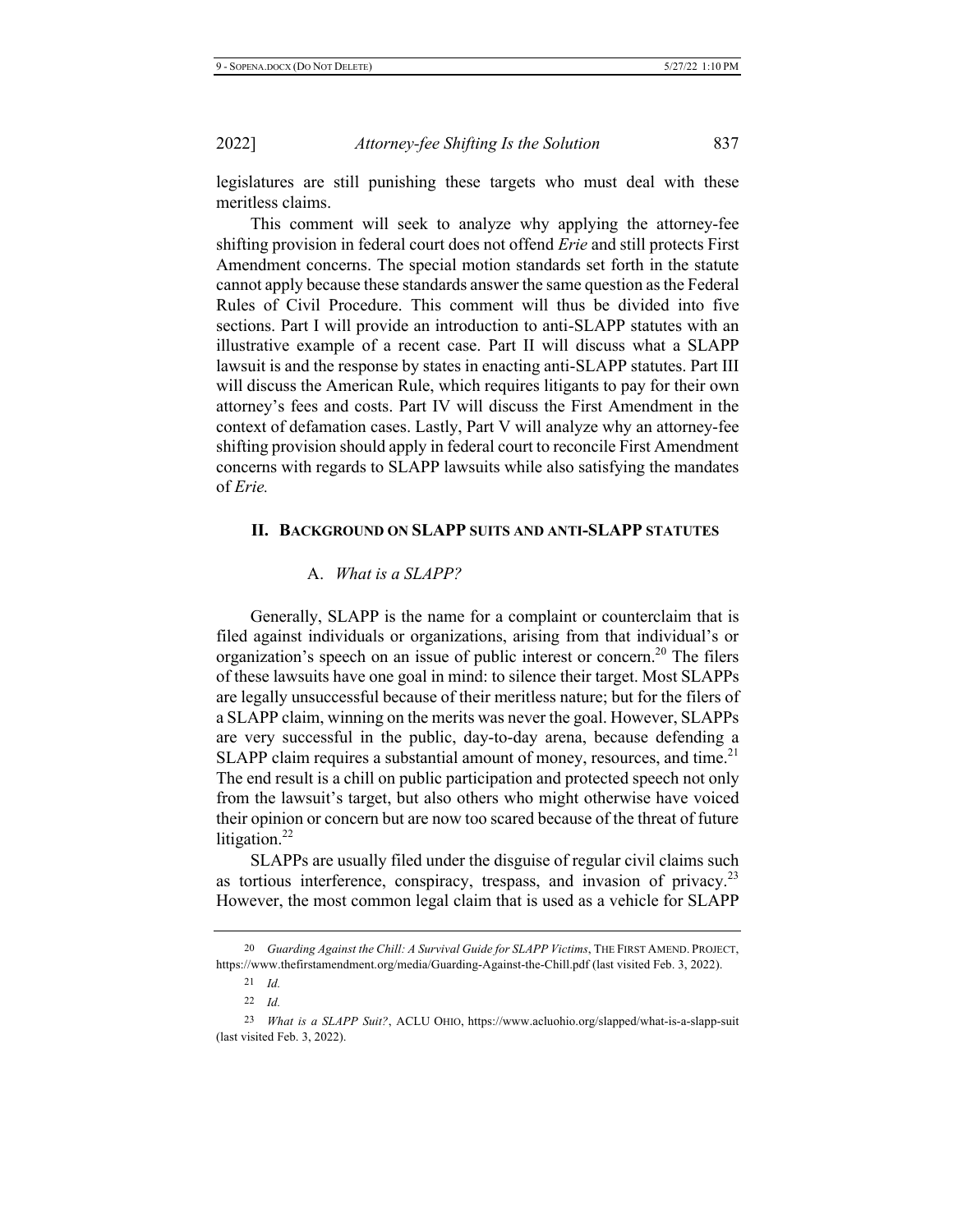suits is defamation.<sup>24</sup> Take the example in the introduction of this comment:<sup>25</sup> Robert E. Murray knew he would not win a defamation case because John Oliver's speech in the segment of his episode was protected speech.<sup>26</sup> However, as the Oliver example makes clear, the underlying effect of these lawsuits is to silence the target through expensive and tedious litigation.

#### **B.** *The response? States enact anti-SLAPP statutes*

To combat the chilling effects of SLAPP lawsuits and guard protected speech under the First Amendment, twenty-eight states, the District of Columbia, and Guam have enacted anti-SLAPP statutes.<sup>27</sup> Additionally, while West Virginia does not have an anti-SLAPP statute, its Supreme Court has adopted protections against SLAPP suits.<sup>28</sup> The degree of protection afforded by anti-SLAPP statutes varies, but generally they serve a multitude of purposes. These statutes can deter SLAPP suits from being filed; ensure that if filed, SLAPP suits are resolved quickly; punish filers of SLAPP suits; and protect targets of SLAPP suits by allowing the recovery of attorney's fees and costs. $29$ 

<sup>24</sup> *Id.* 

<sup>25</sup> *SLAPP Suits: Last Week Tonight with John Oliver, supra note 1.* 

<sup>&</sup>lt;sup>26</sup> The First Amendment protects the use of satire to comment on matters of public concern. See Kyonzte Hughes, *Parody & Satire*, FREEDOM F. INST. (Sept. 13,  $(02),$ https://www.freedomforuminstitute.org/first-amendment-center/topics/freedom-of-speech-2/arts-firstamendment-overview/parody-satire/.

<sup>27</sup> See Anti-SLAPP Legal Guide, REPS. COMM. FOR FREEDOM OF THE PRESS, https://www.rcfp.org/anti-slapp-legal-guide/ (last visited Feb. 4, 2022); ARIZ. REV. STAT. ANN. §§ 12-751 to -752 (2022); ARK. CODE ANN. §§ 16-63-501 to -508 (2021); CAL. CIV. PROC. CODE §§ 425.16-.18 (Deering 2022); DEL. CODE ANN. tit. 10, §§ 8136–8138 (2022); D.C. CODE §§ 16-5501 to -5505 (2022); FLA. STAT. ANN. § 768.295 (West 2022); GA. CODE ANN. § 9-11-11.1 (2021); HAW. REV. STAT. ANN. §§ 634F-1 to -4 (2021); 735 ILL. COMP. STAT. ANN. 110/1–/99 (West 2021); IND. CODE ANN. §§ 34-7-7-1 to -10 (2022); LA. CODE CIV. PROC. ANN. art. 971 (2021); ME. REV. STAT. ANN. tit. 14, § 556 (2021); MD. CODE ANN., CTS. & JUD. PROC. § 5-807 (2021); MASS. ANN. LAWS ch. 231, § 59H (2022); MINN. STAT. ANN. §§ 554.01–.06 (West 2022); Mo. ANN. STAT. § 537.528 (2021); NEB. REV. STAT. §§ 25-21, 241– 246 (2022); Nev. Rev. Stat. Ann. §§ 41.635–.670 (2021); 2021 Nev. Stat. 622, 622–24; N.M. Stat. ANN. §§ 38-2-9.1 to .2 (2022); N.Y. CIV. RIGHTS LAW §§ 70-a, 76-a (McKinney 2022); 2014 OK. ALS 107 HB 2366 (2014); OR. REV. STAT. §§ 31.150-.155 (2021); 27 PA. CONS. STAT. ANN. §§ 7707, 8301-8305 (2022); 9 R.I. GEN. LAWS §§ 9-33-1 to -4 (2022); TENN. CODE ANN. §§ 4-21-1001 to -1004 (2022); TEX. CIV. PRAC. & REM. CODE ANN. § 27.001–.011 (West 2021); UTAH CODE ANN. §§ 78B-6-1401 to -1405 (West 2022); VT. STAT. ANN. tit. 12, § 1041 (2021); WASH. REV. CODE ANN. §§ 4.24.500-.525 (West 2022); 7 GUAM CODE ANN. §§ 17101–17109 (2022).

<sup>28</sup> The West Virginia Supreme Court has held that petitioning activity as well as speech that is connected with issues of important public interest is entitled to a malice standard level of protection. See Harris v. Adkins, 432 S.E.2d 549, 552 (W. Va. 1993). The actual malice standard requires statements to be made with knowledge that they were false or with reckless disregard of whether the statements were false or not. See N.Y. Times Co. v. Sullivan, 376 U.S. 254, 279–80 (1964).

<sup>29</sup> Horwitz, *supra* note 14.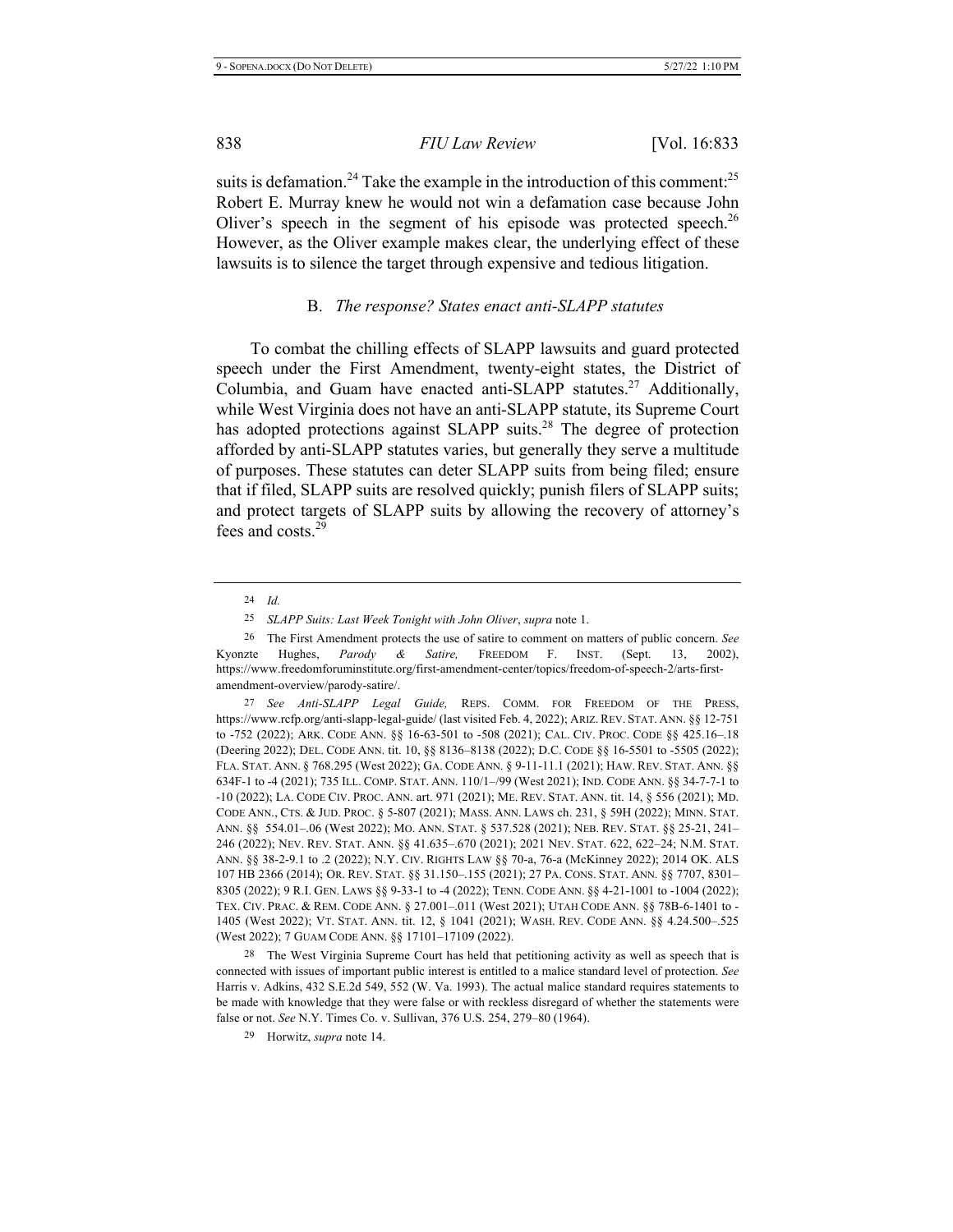In order to protect defendants from meritless litigation, anti-SLAPP statutes have two prominent components: a special motion to dismiss as well as an attorney-fee shifting provision. The special motion to dismiss allows the targets of these lawsuits to get rid of SLAPP suits early in the litigation, while the attorney-fee shifting provisions ensures that these targets are not ruined by such meritless claims. The special motion allows targets of SLAPP suits to move to strike a claim if the claim is based on protected speech or petitioning activity.<sup>30</sup> While the burden varies within each statute, in order to prevail on the motion, the moving party must show that their acts are considered protected under the statute.<sup>31</sup> If the moving party makes this showing, the burden shifts to the filer of the suit to show that they are likely to prevail on their claim.<sup>32</sup>

The other important component of anti-SLAPP statutes is the attorneyfee shifting provision. Under the attorney-fee shifting provision, the prevailing party on the special motion standards can recover attorney's fee from the non-prevailing party; in other words, the filer of the SLAPP suit.<sup>33</sup> The anti-fee shifting provision ensures that the targets of these SLAPP suits will not be punished simply by engaging in constitutionally protected speech. An example of a plaintiff having to pay thousands of dollars for filing a SLAPP suit and losing on the special motion standard is Stormy Daniels. In December of 2018, she was ordered to pay \$292,000 in attorney's fees and costs for filing a defamation suit against former President Donald Trump.<sup>34</sup> District Judge James Otero ruled that the Tweet over which Daniels sued

33 See, e.g., 9 R.I. GEN. LAWS  $\S$  9-33-2(d) (2022) (which provides that the prevailing party will be awarded "costs and reasonable attorney's fees, including those incurred for the motion and any related discovery matters."); CAL. CIV. PROC. CODE  $\S$  425.16(c)(1) (Deering 2022) (providing that "a prevailing defendant on a special motion to strike shall be entitled to cover his or her attorney's fees and costs.").

 $30$  See e.g., GA. CODE ANN. §  $9-11-11.1(b)(1)$  (2022) (providing a motion to strike claims which could stem from acts that "could reasonably be construed as an act in furtherance of the person's or entity's right of petition or free speech"); ME. REV. STAT. ANN. tit.  $14, \S$  556 (2022) (providing a special motion to dismiss for claims of the right of petition under the Constitution of the United States or of Maine).

 $31$  See e.g., D.C. CODE. § 16-5502(b) (2022) ("If a party filing a special to dismiss under this section makes a prima facie showing that the claim at issue arises from an act in furtherance of the right of advocacy on issues of public interest, then the motion shall be granted unless the responding party demonstrates that the claim is likely to succeed on the merits[.]"); N.Y. CIV. RIGHTS LAW  $\S$  70-a, 76-a (McKinney 2022) (providing that costs and attorney's fees shall be recovered if the defendant can show that the action involved public petition and participation and was commenced "without a substantial basis in fact and law").

 $32$  See, e.g., CAL. CIV. PROC. CODE § 425.16 (Deering 2022) (the motion to dismiss will be granted "unless the court determines that the plaintiff has established that there is a probability that the plaintiff will prevail on the claim"); TEX. CIV. PRAC. & REM. CODE ANN. § 27.005(c) (West 2021) (action will not be dismissed if the non-moving party can show a prima facie case for the claim at issue).

<sup>&</sup>lt;sup>34</sup> Debra Cassens Weiss, *Stormy Daniels Ordered to Pay Nearly \$300k in Attorney Fees to Trump Under Anti-SLAPP Law*, ABA J. (Dec. 12, 2018,  $9:22$  AM), https://www.abajournal.com/news/article/stormy\_daniels\_is\_ordered\_to\_pay\_nearly\_300k\_in\_attorney\_ fees\_to\_trump\_unde.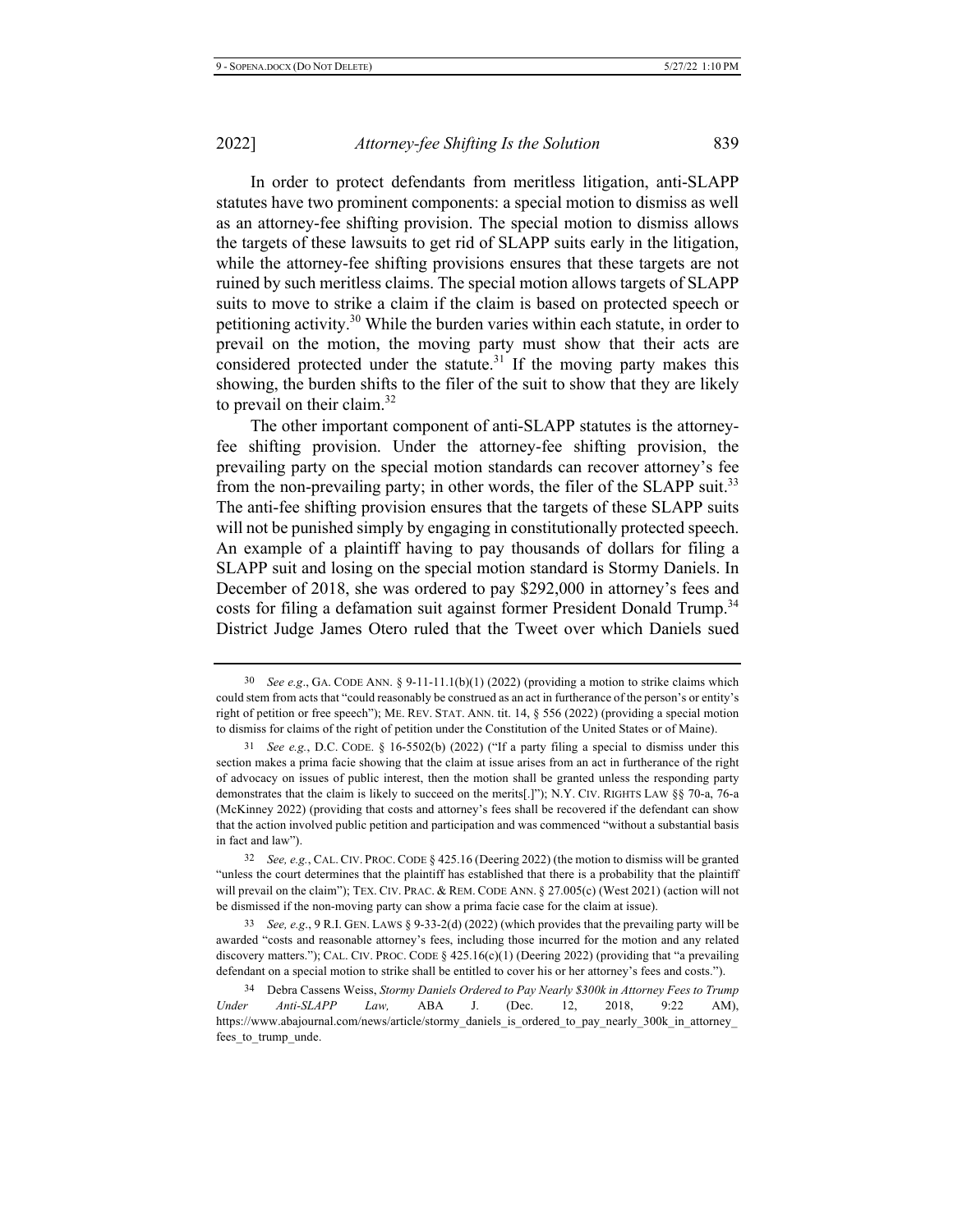Trump was "rhetorical hyperbole" and the expression of an opinion protected by the First Amendment.<sup>35</sup>

# **III.** THE AMERICAN RULE

The general rule in the United States is that each party embroiled in litigation must pay its own attorney's fees and costs. Its rationale is that litigants should not be discouraged from bringing meritorious claims out of fear of having to pay the defendant's attorney's fees if the case is lost. This is a departure from the English rule, under which the losing party must pay its own attorney's fees and costs and the attorney's fees and costs of the prevailing party. It is common in practice in England to conduct a separate hearing before a "taxing Master" to determine the size and propriety of an award of attorney's fees.<sup>36</sup> Courts in the United States "have generally resisted any movement in that direction."<sup>37</sup> Thus, unless a statute or court creates an exception, the general rule in the United States is that each party must pay its own attorney's fees and costs.<sup>38</sup>

Fee-shifting statutes can be generally classified as "one-way shift statutes or two-way shift statutes."<sup>39</sup> In a one-way shift statute, the legislature has determined that fees can be shifted in favor of only one party, most commonly plaintiffs.<sup>40</sup> In the two-way shift statutes, the loser (could be either the plaintiff or the defendant) must pay the prevailing party's attorney's fees.<sup>41</sup> Anti-SLAPP fee-shifting can be thought of as a two-way shift, because the shift is not assigned to one party, like a plaintiff. Rather, whoever prevails on the special motion (a quick reminder that SLAPP claims can take the form of an initial claim, or a counterclaim, thus, a defendant or plaintiff can be the filer of a SLAPP claim) will be awarded attorney's fees.

A state legislature may have several purposes for enacting fee-shifting legislation. Some of the most common reasons are to "compensate [a] prevailing plaintiff, promote public interest litigation, punish or deter the

<sup>35</sup> *Id.* 

<sup>36</sup> Fleischmann Distilling Corp. v. Maier Brewing Co., 386 U.S. 714, 717 (1967).

<sup>37</sup> *Id.* 

<sup>&</sup>lt;sup>38</sup> The Supreme Court has recognized judge-made exceptions with respect to the American Rule for several categories of cases. See Toledo Scale Co. v. Computing Scale Co., 261 U.S. 399, 426–28 (1923) (assessing attorney's fees for willful violation of a court order); Vaughan v. Atkinson, 369 U.S. 527, 530–31 (1962) (for bad faith or oppressive litigation practices); *Fleischmann*, 386 U.S. at 718–19 (allowing expenses where the plaintiff extended a substantial benefit to a class).

<sup>39</sup> John F. Vargo, *The American Rule on Attorney Fee Allocation: The Injured Person's Access to Justice*, 42 AM. U. L. REV. 1567, 1589 (1993).

<sup>40</sup> *Id.* at 1590.

 $41$  *Id.*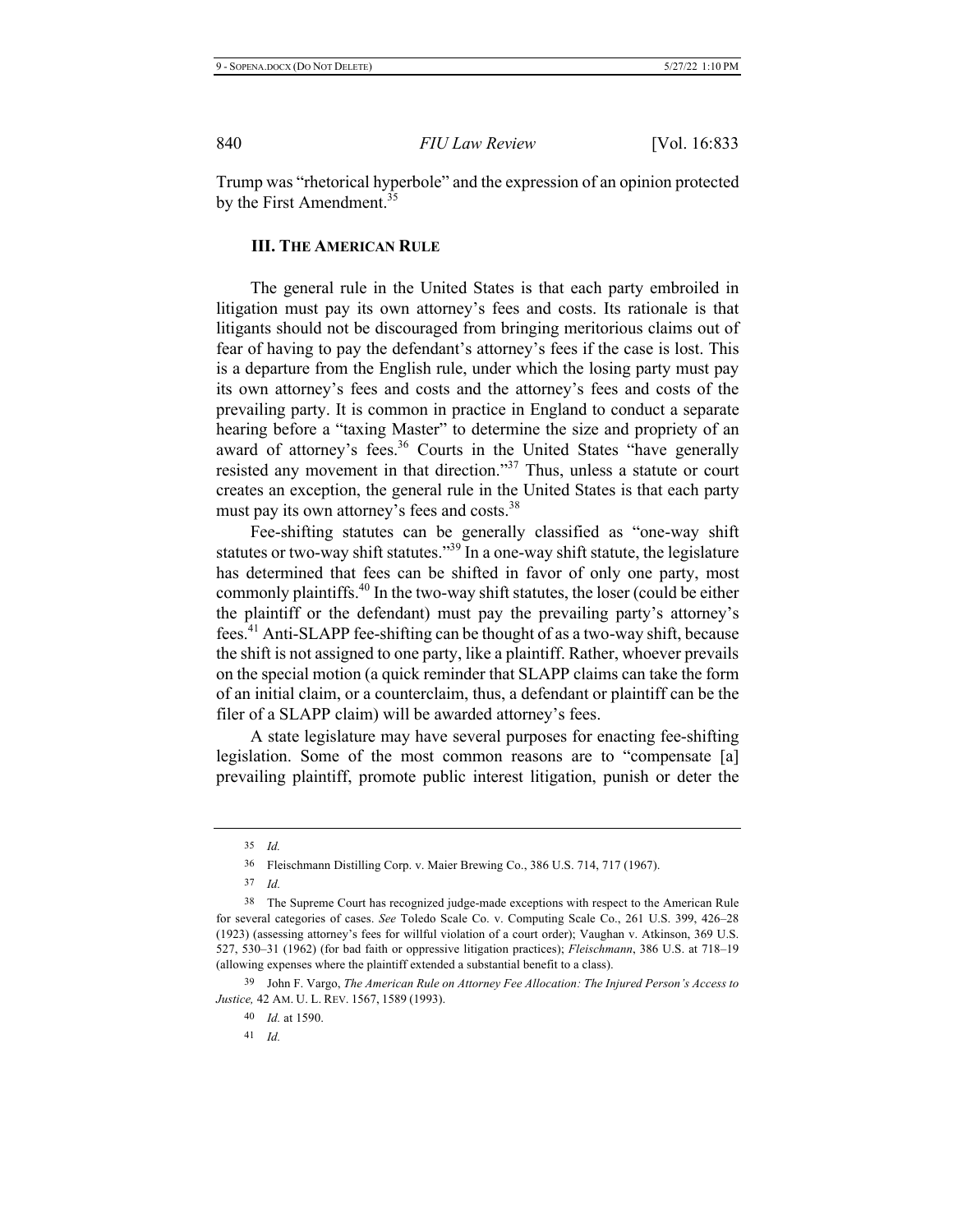losing party for misconduct, or prevent abuse of the judicial system."<sup>42</sup> In the case of anti-SLAPP statutes, a state legislature may have two purposes: to protect First Amendment interests or to punish the filers of these suits for bringing meritless claims. Many times, the legislative intent is present in the statute itself. For example, the Arkansas General Assembly stated in its anti- $SLAPP$  statute that "[i]t is in the public interest to encourage participation by the citizens of the State of Arkansas in matters of public significance through the exercise of their constitutional rights of freedom of speech and the right to petition the government for a redress of grievances." $43$  Other states like Georgia further find that "the valid exercise of the constitutional rights of petition and freedom of speech should not be chilled through the abuse of the judicial process."<sup>44</sup> Thus, statutes like Georgia's also focus on punishing or deterring filers of SLAPP suits from brining meritless claims.

As evident, state legislatures have reacted to a rise in SLAPP litigation by abandoning the American Rule and providing for fee-shifting in its statutes in order to discourage the filing of SLAPP suits. Without such feeshifting and reliance solely on the American Rule, individuals might be on the hook for thousands of dollars of attorney's fees and costs<sup>45</sup> simply for exercising what the Constitution allows them to.

# **IV. FIRST AMENDMENT IN DEFAMATION CASES**

#### A. Requirements and Protections

Defamation is a tort where one person or entity makes an untrue factual statement about another person or entity. There are two main categories of defamation: libel and slander. Libel is generally written defamation, while

<sup>42</sup> *Id.* at 1588.

<sup>43</sup> ARK. CODE ANN. § 16-63-502 (2022). See also CAL. CIV. PROC. CODE § 425.16(a) (Deering 2022) (providing that the legislature found it is in the public interests to encourage continued participation in matters of public significance); FLA. STAT. ANN. § 768.295 (West 2022) (providing that the legislature's intent in passing the statute is to protect the exercise of free speech in connection with public issues as protected by the United States Constitution and the State Constitution); OKLA. STAT. ANN. tit.  $12$ ,  $\S$  1443.1 (West 2014) (providing that "[t]he purpose of the Oklahoma Citizen Participation Act is to encourage and safeguard the constitutional rights of persons to petition, speak freely, associate freely and other participate in government").

<sup>44</sup> GA. CODE ANN. § 9-11-11.1(a) (2021). See also 735 ILL. COMP. STAT. ANN. 110/5 (West 2021) ("This abuse of the judicial process can and has been used as a means of intimidating, harassing, or punishing citizens and organizations for involving themselves in public affairs."); NEB. REV. STAT. ANN.  $\S$  25-21,241(3) (West 2022) (providing similar language as Illinois about the abuse of the judicial process to bring SLAPP suits).

<sup>&</sup>lt;sup>45</sup> *See supra* Part I.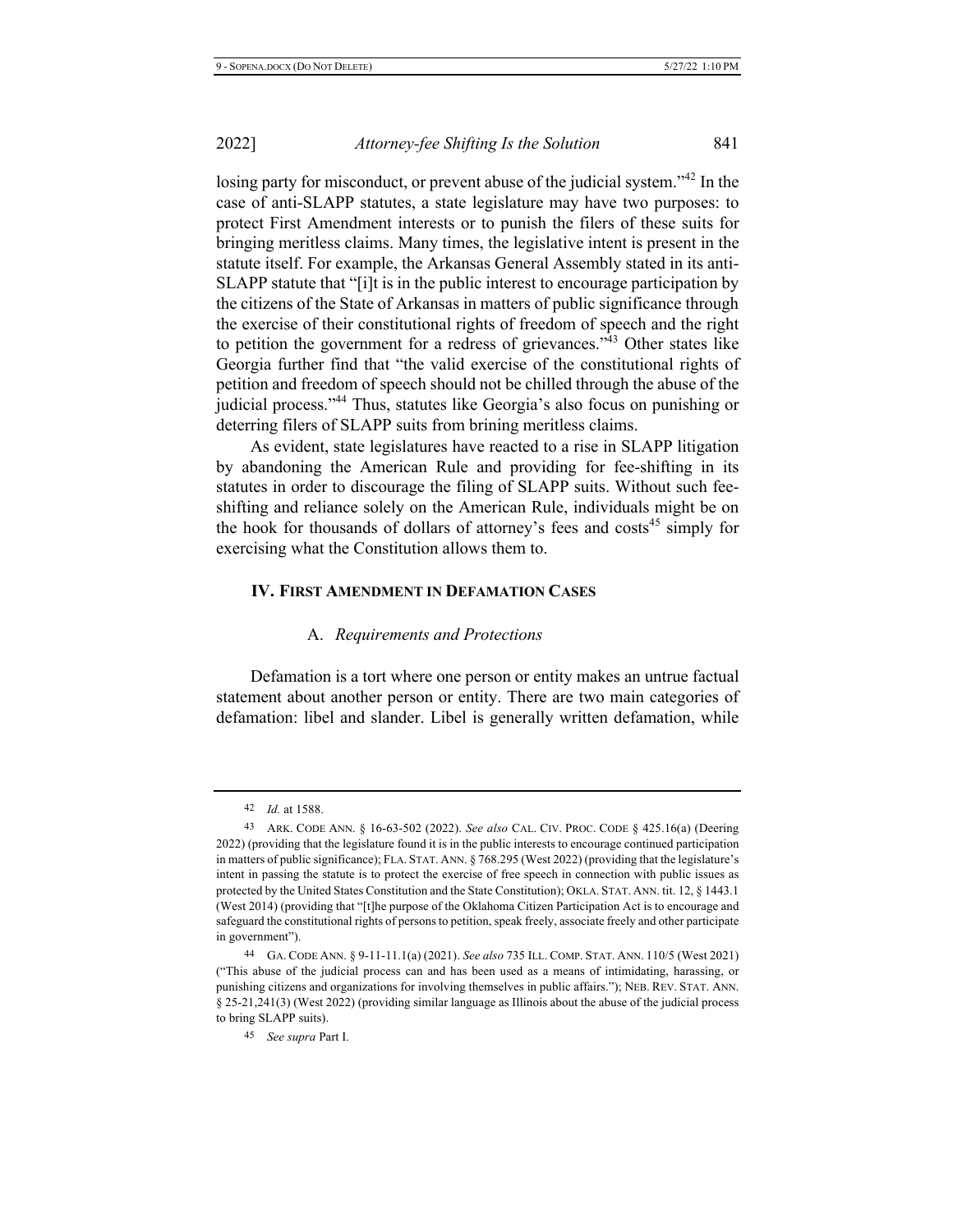slander usually refers to spoken defamation.<sup>46</sup> Because the First Amendment protects free speech, it will usually be in conflict with many defamation statutes, and thus case law has developed to balance the interests of the First Amendment while also protecting people from being unjustly defamed.

In order to recover for defamation, a plaintiff must usually meet several elements. First, a plaintiff must establish (1) identification—that the publication was about the plaintiff.<sup>47</sup> A plaintiff must also establish  $(2)$ publication—that the statements were disseminated to someone else. In libel, publication would mean that the defamatory statements were written and made available to a third party, and in slander that the statements were heard by someone else.<sup>48</sup> Next a plaintiff must establish that the  $(4)$  statements were false<sup>49</sup> and lastly (5) damages.<sup>50</sup>

While states differ in their defamation statutes, at the heart of a defamation claim is the need to protect one's good name. As Justice Douglas explained in a concurring opinion, "[t]he right of a man to the protection of his own reputation from unjustified invasion and wrongful hurt reflects no more than our basic concept of the essential dignity and worth of every human being[.]"<sup>51</sup> This protection of one's good name can pull at the First Amendment. After all, the Amendment, by its plain words, forbids "abridging the freedom of speech."<sup>52</sup> There are no exceptions or requirements under the Amendment, thus, legislatures need to balance First Amendment protections with the possibility of defamatory statements creating reputational harm.

Until 1964, defamation law seemed to favor plaintiffs suing for reputational harm: "defamation was closer to the concept of strict liability than it was to negligence, or fault."<sup>53</sup> Change came about with New York *Times Co. v. Sullivan*, where the United States Supreme Court "constitutionalized libel law."<sup>54</sup> The case held that a public official suing for defamation must not only prove the standard elements of defamation, but also that the statements were made with actual malice.<sup>55</sup> This heightened the

- 49 *Defamation, supra note 46.*
- *\$*
- 51 Rosenblatt v. Baer, 383 U.S. 75, 92 (1966).
- 52 U.S. CONST. amend. I.
- 53 Hudson, *supra* note 47.
- *\$*
- 55 N.Y. Times Co. v. Sullivan, 376 U.S. 254, 279–80 (1964).

<sup>46</sup> Defamation, CORNELL L. SCH. LEGAL INFO. INST. (last visited Mar. 23, 2022), https://www.law.cornell.edu/wex/defamation.

<sup>47</sup> David L. Hudson Jr., *Libel and Slander*, THE FIRST AMEND. ENCYCLOPEDIA (May 14, 2020), https://mtsu.edu/first-amendment/article/997/libel-and-slander.

<sup>48</sup> *kbd.*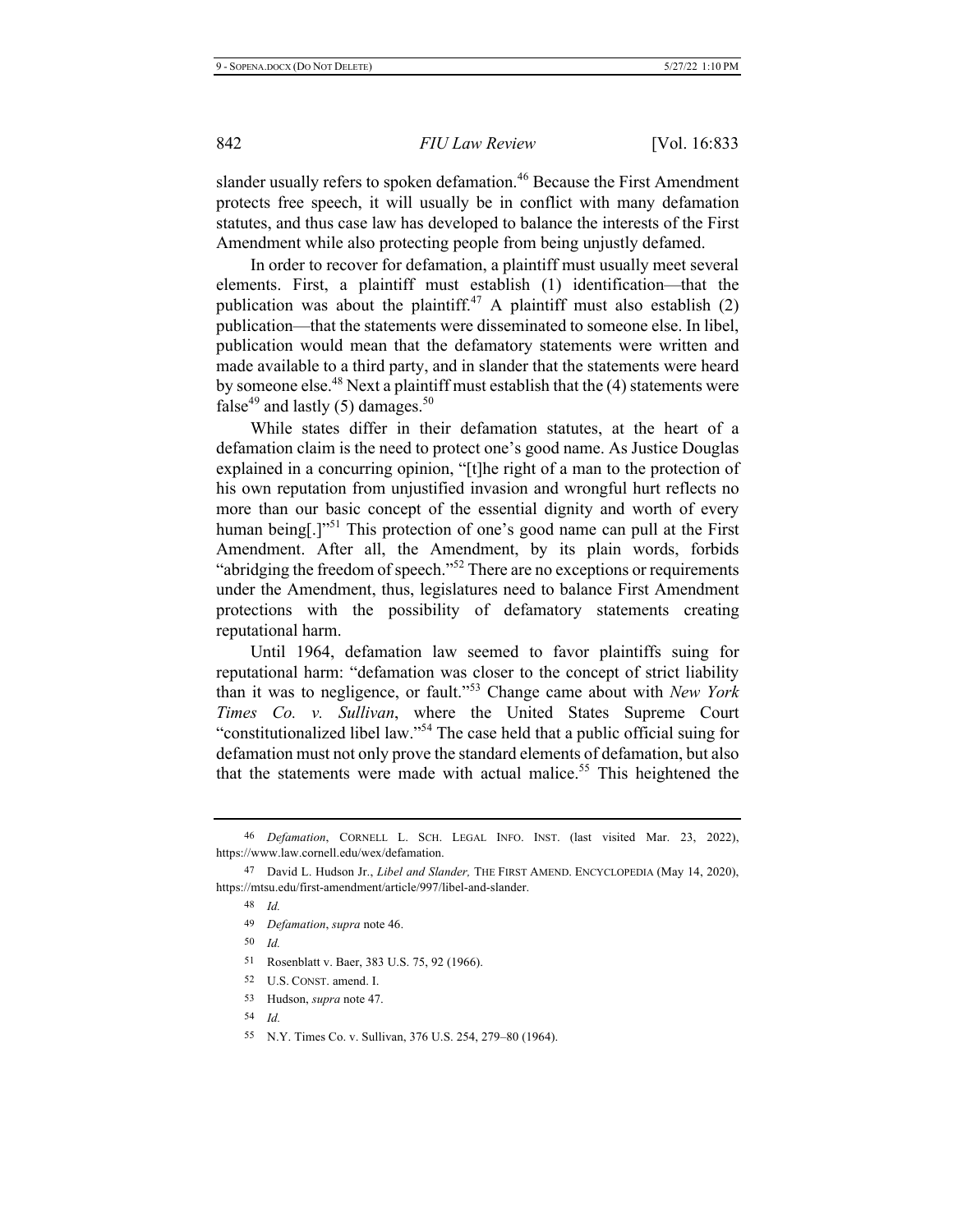standard for public officials because actual malice requires a finding that the defendant knew that the statements were false or exhibit reckless disregard for its truthfulness.<sup>56</sup> This heightened standard has also been extended to all "public figures,"<sup>57</sup> and "private individuals."<sup>58</sup>

Defamation law has been carefully crafted to promote freedom of speech and freedom of the press under the First Amendment, while also affording protection to a person's reputation. However, defamation can still threaten and chill public speech and its main avenue to do so is SLAPP suits that threaten targets simply for engaging in constitutionally protected speech.

#### **B.** Twigbal in Defamation cases

Twombly and Iqbal,<sup>59</sup> every first-year law student's nightmare, heightened the standard under which a court must evaluate a motion to dismiss under Federal Rule of Civil Procedure 12(b)(6). Under the Twiqbal standard, the plaintiff must plead sufficient non-conclusory facts to show a plausible claim for relief.<sup>60</sup> The pleading standard under Twigbal ensures that meritless complaints do not burden the court system, nor defendants, with needless litigation because plaintiffs must plead enough facts in their complaint to show the court that they have at least a meritorious claim.

Prior to Twigbal, the actual malice element in defamation claims was understood to be proved at the summary judgment stage or at trial.<sup>61</sup> Federal Rule of Civil Procedure 9(b) allows "malice" and most state of minds to be plead generally. Pre-Twiqbal pleading actual malice "required only a general allegation that the defendant acted with 'actual malice."<sup>62</sup> However, after Twiqbal "facts must be pleaded to 'nudge' the claim 'across the line from conceivable to plausible.<sup> $103$ </sup> As a result, plaintiffs filing defamation actions

<sup>56</sup> *Id.* 

<sup>57</sup> Curtis Publ'g Co. v. Butts, 388 U.S. 130 (1967).

<sup>&</sup>lt;sup>58</sup> See Rosenbloom v. Metromedia, 403 U.S. 29 (1971) (plurality opinion) (finding that New York Times v. Sullivan applies to private individuals); Gertz v. Rober Welch, Inc., 418 U.S. 323 (1974) (holding that a state defamation law could allow private plaintiffs to recover for a lesser state of mind than actual malice).

<sup>59</sup> The two cases combined are commonly referred to as "Twiqbal." This note will use the term "Twiqbal" to refer to the plausibility standard set forth in the two cases. These two Supreme Court cases established the plausibility standard that is now used when federal courts across the United States analyze the sufficiency of a plaintiff's complaint when a motion to dismiss has been filed by the other party. See Bell Atl. Corp. v. Twombly, 550 U.S. 544 (2007); Ashcroft v. Iqbal, 556 U.S. 662 (2009).

<sup>60</sup> See Twombly, 550 U.S. at 570; Iqbal, 556 U.S. at 678.

<sup>61</sup> Judy M. Cornett, Pleading Actual Malice in Defamation Actions After Twiqbal: A Circuit *Survey*, 17 NEV. L.J. 709, 715 (2017).

*\$*

<sup>63</sup> *Id.* at 716.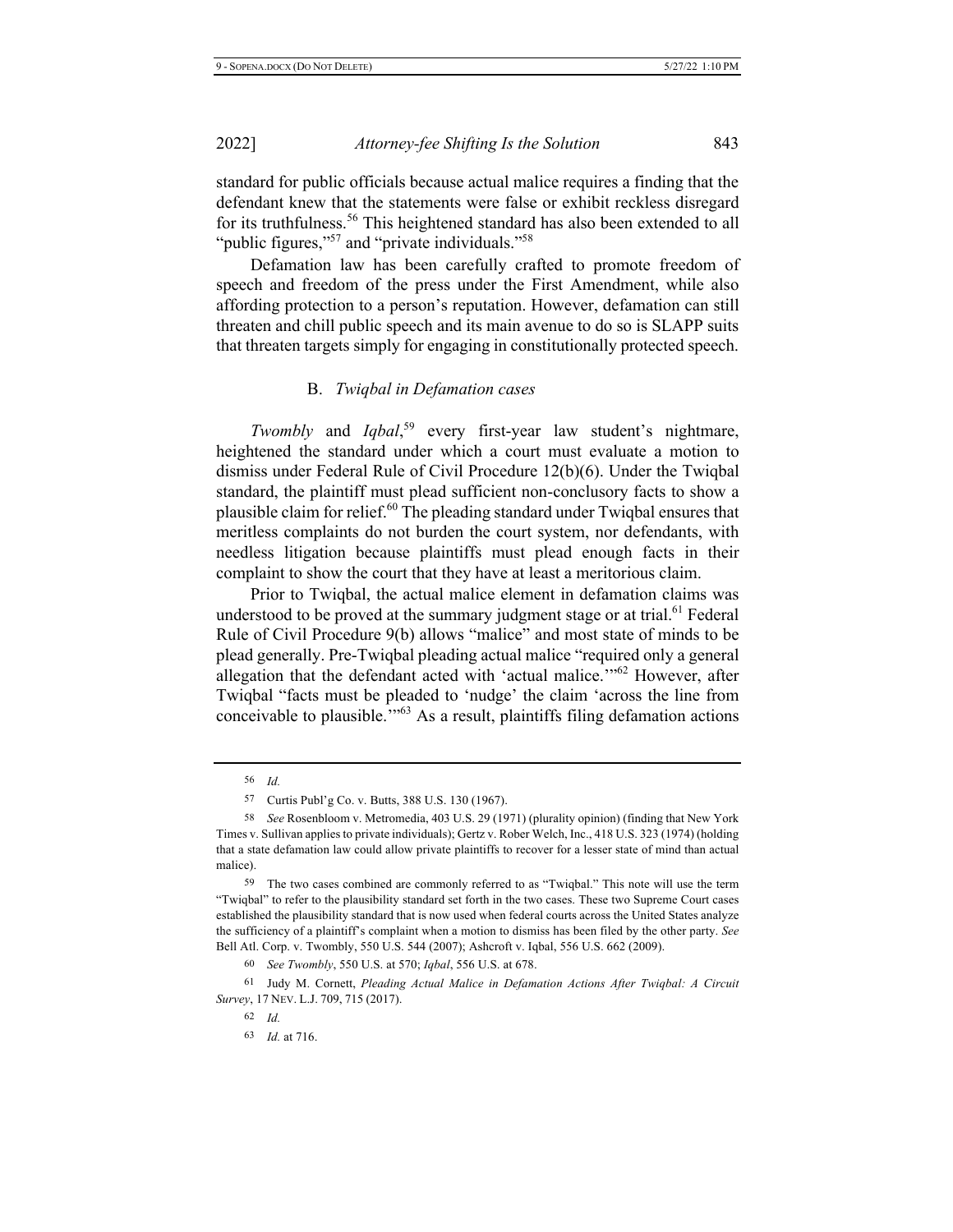have to deal with a heightened standard under the actual malice requirement coupled with the stringent requirements of Twiqbal.

The Courts of Appeals have applied the stringent requirements of Twiqbal in defamation cases, and the result has been the swift dismissal of defamation claims. For example, in *Mayfield v. National Association for* Stock Car Auto Racing ("NASCAR"), the Fourth Circuit found general allegations of malice, which would have been sufficient before Twiqbal, to not survive a  $12(b)(6)$  dismissal under Twiqbal.<sup>64</sup> The complaint alleged that NASCAR's CEO's press conference, stating that Mayfield was suspended for taking performance enhancing drugs, contained statements that the CEO knew were false or were made with reckless disregard as to their truth.<sup>65</sup> The Fourth Circuit found the allegations to be insufficient—"This kind of conclusory allegation—a mere recitation of the legal standard—is precisely the sort of allegation that Twombly and Iqbal rejected."<sup>66</sup> Similarly, in *Schatz v. Republican State Leadership Committee, the first Circuit held that Schatz's* complaint was insufficient because he pleaded malice by alleging that the defendant knew the statements were false or had "serious doubts" about their truth. $^{67}$  The court characterized these allegations as "actual-malice buzzwords."68

After Twiqbal, "every circuit court that has considered the matter has applied the Iqbal/Twombly standard and held that a defamation suit may be dismissed for failure to state a claim where the plaintiff has not pled facts sufficient to give rise to a reasonable inference of actual malice."<sup>69</sup> Because federal courts cannot apply the special motion standards present in most state anti-SLAPP statutes, a different avenue that will work just as swiftly to ensure meritless complaints are disposed of quickly is Twiqbal. After all, federal courts must apply the Twiqbal standard to most federal actions, and defamation claims are no different.

68 *kbd.* 

69 Michel v. NYP Holdings, Inc., 816 F.3d 686, 702 (11th Cir. 2016); see also Biro v. Conde Nast, 807 F.3d 541, 544–45 (2d Cir. 2015) (affirming dismissal of the plaintiff's libel suit because the complaint failed to state sufficient facts to plausibly allege malice); McDonald v. Wise, 769 F.3d 1202, 1220 (10th Cir. 2014) (reversing a  $12(b)(6)$  dismissal because the plaintiff pled sufficient facts to raise a reasonable inference that the statements were not made in good faith and that the complaint sufficiently pled malice); Nelson Auto Ctr., Inc., v. Multimedia Holdings Corp., 951 F.3d 952, 958 (8th Cir. 2020) (finding that the plaintiff's complaint must allege enough facts to raise a reasonable expectation that discovery will reveal evidence that the statements were published with actual malice); Pippen v. NBCUniversal Media, L.L.C., 734 F.3d 610, 614 (7th Cir. 2013) (affirming dismissal of Scottie Pippen's defamation suit because his complaint failed to plausibly allege actual malice).

<sup>64</sup> Mayfield v. Nat'l Ass'n for Stock Car Auto Racing,  $674$  F.3d  $369$ ,  $377-78$  (4th Cir. 2012).

<sup>65</sup> *Id.* at 378.

*\$*

<sup>67</sup> Schatz v. Republican State Leadership Comm.,  $669$  F.3d 50, 56 (1st Cir. 2012).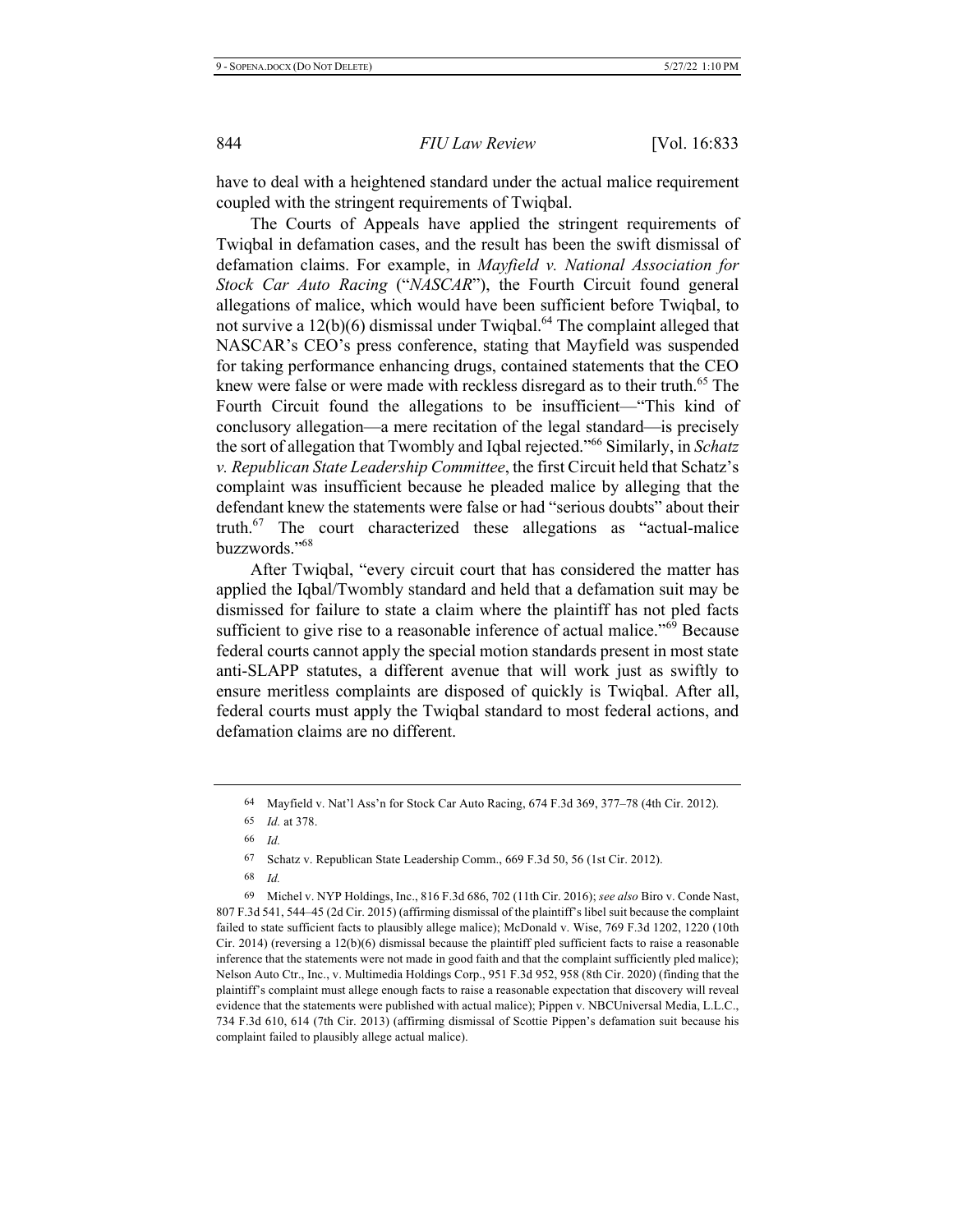# V. ATTORNEY-FEE SHIFTING IN FEDERAL DIVERSITY ACTIONS IS **THE SOLUTION**

Anti-SLAPP statutes' special motion standards have no application in federal courts, but an attorney-fee shifting provision, like the one found in Florida's statute, should apply in federal court. The Supreme Court has yet to address the issue, and without a clear indication from the Court, lower courts are in disagreement about the applicability of these statutes in federal court. Florida's statute could prove to be the solution because the statute's fee-shifting provision is not dependent on prevailing on the special motion standards set forth in the statute. Instead, Florida's statute allows the target of these lawsuits to recover fees and costs if the lawsuit is found to be without merit.<sup>70</sup> This in turn allows the targets of these lawsuits to prevail on procedural mechanisms available through the federal rules, such as a motion to dismiss or a motion for summary judgment, while still recovering the expenses associated with fighting these lawsuits.

#### A. *Florida's anti-SLAPP statute*

The Florida legislature enacted the statute to "protect the right in Florida to exercise the rights of free speech in connection with public issues."<sup>71</sup> Like most anti-SLAPP statutes, Florida's statute seeks to curtail the effects of SLAPP litigation and provides a means for the targets of these lawsuits to effectively get rid of meritless claims early in the litigation process. The statute does not tie the award of attorney's fees and costs to prevailing on the special motion procedures set forth in the statute; it simply states that "[t]he court shall award the prevailing party reasonable attorney fees and costs incurred in connection with a claim that an action was filed in violation of this section."72

In a case of first impression, the United States District Court for the Southern District of Florida tackled the issue of whether the fee-shifting provision in Florida's anti-SLAPP statute applies in a federal court exercising diversity jurisdiction.<sup>73</sup> The plaintiff in the case was a public figure who hosted podcasts, wrote books, and, until 2018, hosted a show on NRATV.<sup>74</sup> After learning that the show would no longer air, Defendant's reporter reached out to the Plaintiff about the show's cancellation, but the Plaintiff

74 *Id.* at 1314.

 $70$  FLA. STAT.  $\S$  768.295 (2022).

 $71$  *Id.* 

 $72$  *Id.* 

<sup>73</sup> Bongino v. Daily Beast Co., 477 F. Supp. 3d 1310, 1322 (S.D. Fla. 2020).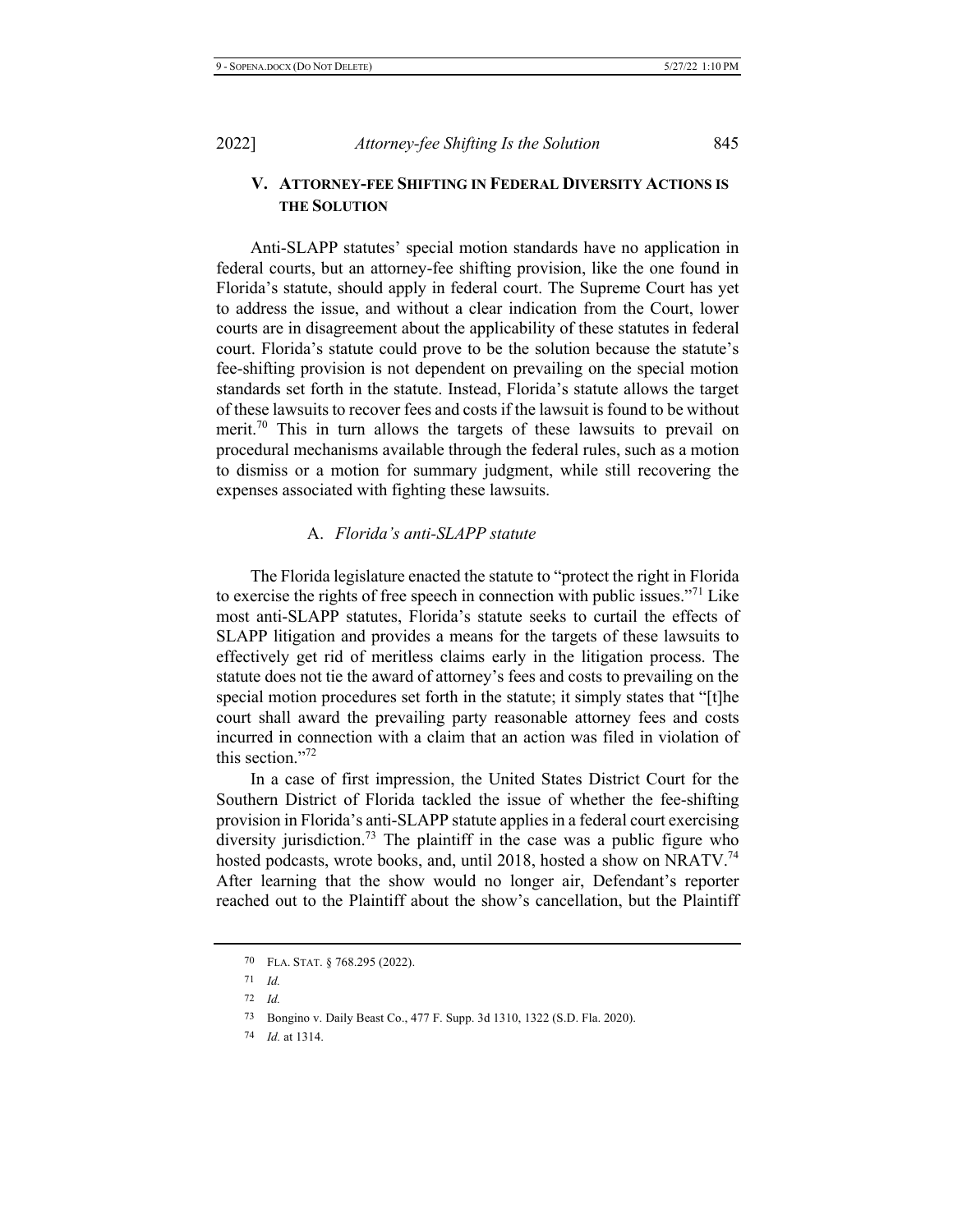never responded.<sup>75</sup> The Defendant then published a newspaper article titled "Dan Bongino out at NRATV-BONGI-NO-MORE."<sup>76</sup> The Plaintiff then filed suit for defamation, because he claimed he was not fired, but instead decided not to renew his contract.<sup>77</sup> The Court dismissed the lawsuit and found that Florida's anti-SLAPP fee-shifting provision did not conflict with the Federal Rules of Civil Procedure and may apply in federal courts exercising diversity jurisdiction.<sup>78</sup> The Bongino opinion comports with Eleventh Circuit precedent, which finds that state-law statutes and attorney's fees provisions apply in federal court.<sup>79</sup>

Further support for the application of the fee-shifting provision in federal court is found in Parek v. CBS Corp.<sup>80</sup> In that case, Mr. Parekh's exgirlfriend pretended to have cancer and requested funds for medical treatment and expenses.<sup>81</sup> When Mr. Parekh discovered the truth, he contacted the media and an article was published about the purported scam.<sup>82</sup> However, when Mr. Parekh was implicated in the scam by the news report, he filed suit against CBS for defamation.<sup>83</sup> The district court dismissed the complaint for failure to state a claim and awarded attorney's fees and costs pursuant to Florida's anti-SLAPP statute.<sup>84</sup> The Eleventh Circuit found that "based on the plain language of the statute [Florida's anti-SLAPP statute], the district court properly awarded fees" to the defendants under the fee-shifting provision.<sup>85</sup> The court reasoned that the suit was "without merit" and arose out of protected First Amendment activity.<sup>86</sup> The court did not address whether Florida's anti-SLAPP statute applied in federal court because the argument was first raised on appeal, and not in the lower court, but nonetheless found no error in the district court awarding fees and costs under the statute. $87$ 

80 Parekh v. CBS Corp., 820 F. App'x 827, 836 (11th Cir. 2020).

- 85 *Id.* at 836.
- 86 *kb*.
- *\$*

 *\$*

<sup>76</sup> *Id.* at 1314.

<sup>77</sup> *Id.* at 1315.

<sup>78</sup> *Id.* at 1324.

<sup>79</sup> *Id.* at 1323; see also Showan v. Pressdee, 922 F.3d 1211, 1225 (11th Cir. 2019) (Georgia's fee shifting provision does not conflict with the sanctions provisions of Rule 11 of the federal rules); Horowitch v. Diamond Aircraft Indus., Inc., 645 F.3d 1254, 1259 (11th Cir. 2011) (FDUTPA fee-shifting provision applies in federal court as long as there is no conflict with another federal statute or rule).

<sup>81</sup> *Id.* at 830.

 *\$*

<sup>83</sup> *Id.* at 831.

<sup>84</sup>  $Id.$  at  $831 - 32.$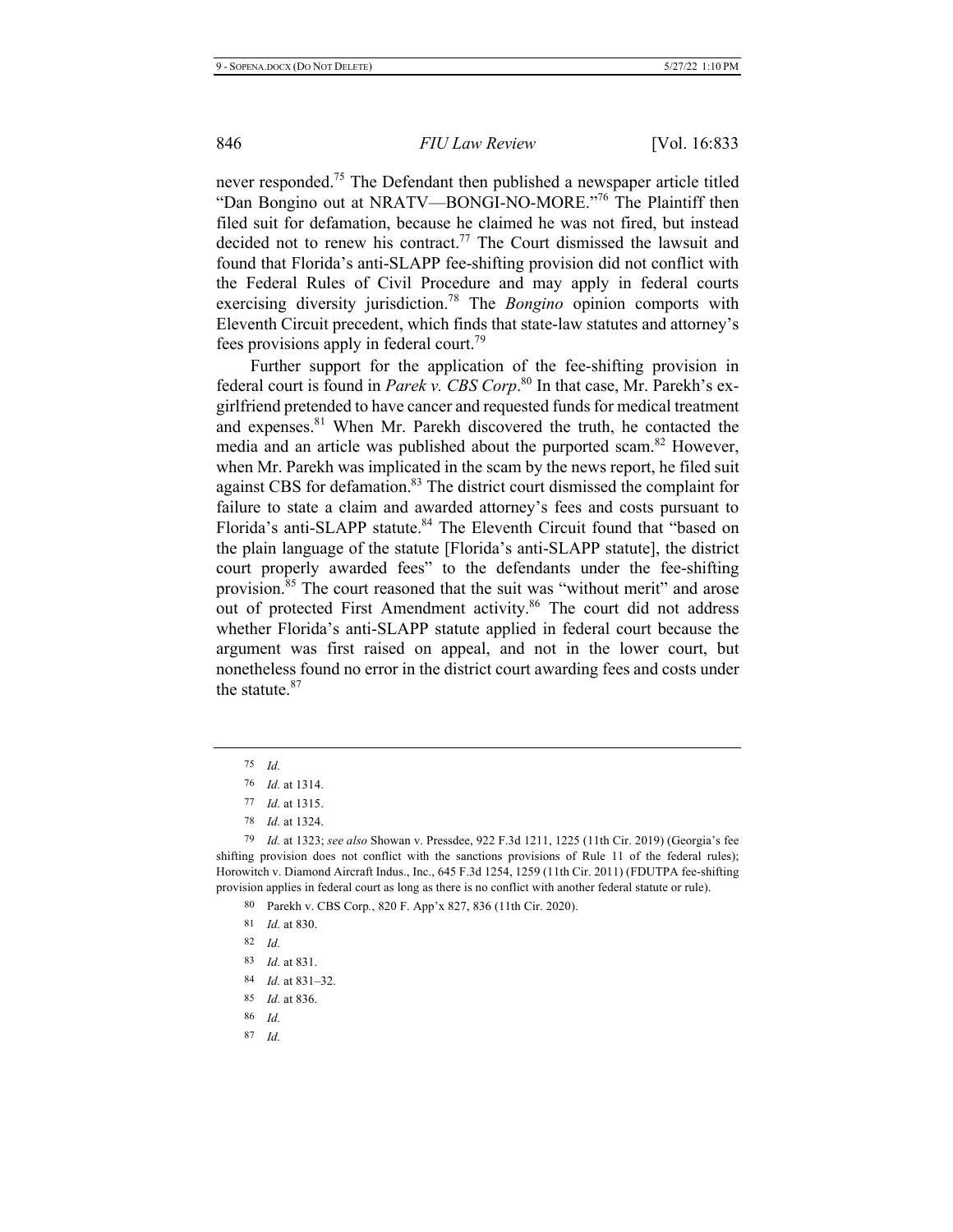#### **B.** Erie Analysis

Under *Erie*, when a federal court must resolve a dispute that does not implicate a federal question—usually sitting in a diversity action—the federal court must apply the law of the state, whether found in a statute passed by the state's legislature, or a decision passed by the highest court of the state.<sup>88</sup> While the federal court is bound by the substantive law of the state in which it sits, the federal court must still apply federal procedural rules. The twin aims of the *Erie* doctrine are (1) to prevent plaintiffs from "forumshopping" and (2) to avoid the inequitable administration of laws.  $89$ 

With anti-SLAPP statutes, because of a conflict with the Federal Rules of Civil Procedure, federal courts must follow the Rules Enabling Act and *Hanna* approach. The Rules Enabling Act gives the Supreme Court the "power to prescribe general rules of practice and procedure and rules of evidence for cases in the United States district courts . . . and courts of appeals."<sup>90</sup> However, the Act imposes a limitation: "[s]uch rules shall not abridge, enlarge, or modify any substantive right."<sup>91</sup> The Supreme Court explained how conflicts between state law and federal rules must be resolved in the landmark decision *Hanna v. Plummer*.<sup>92</sup> The question in *Hanna* was whether in civil diversity actions, service of process must comply with state law on the subject or with Rule 4 of the Federal Rules of Civil Procedure.<sup>93</sup> The Court found that federal courts are not bound by the service of process methods prescribed in state law.<sup>94</sup> Chief Justice Warren reasoned that "[t]o hold that a Federal Rule of Civil Procedure must cease to function whenever it alters the mode of enforcing state-created rights would be to disembowel either the Constitution's grant of power over federal procedure or Congress' attempt to exercise that power in the Enabling Act."<sup>95</sup>

After *Hanna*, the first step is to determine whether the case deals with a conflict between a Federal Rule of Civil Procedure and state practice<sup>96</sup> or a "relatively unguided" conflict between state practice and federal judicial practice.<sup>97</sup> In deciding whether to apply a federal rule instead of a state rule, the federal court needs to consider whether such application of the federal

92 Hanna, 380 U.S. at 471.

- 95 *Id.* at 473–74.
- 96 *Id.* at 464–65.
- 97 *Id.* at 471.

<sup>88</sup> 8 Erie R.R. v. Tompkins, 304 U.S. 64, 78 (1938).

<sup>89</sup> 9 Hanna v. Plumer, 380 U.S. 460, 468 (1965).

<sup>-</sup>0 28 U.S.C.  $\S$  2072(a).

 $91$  28 U.S.C. § 2072(b).

<sup>93</sup> *Id.* at 461.

<sup>94</sup> *Id.* at 464.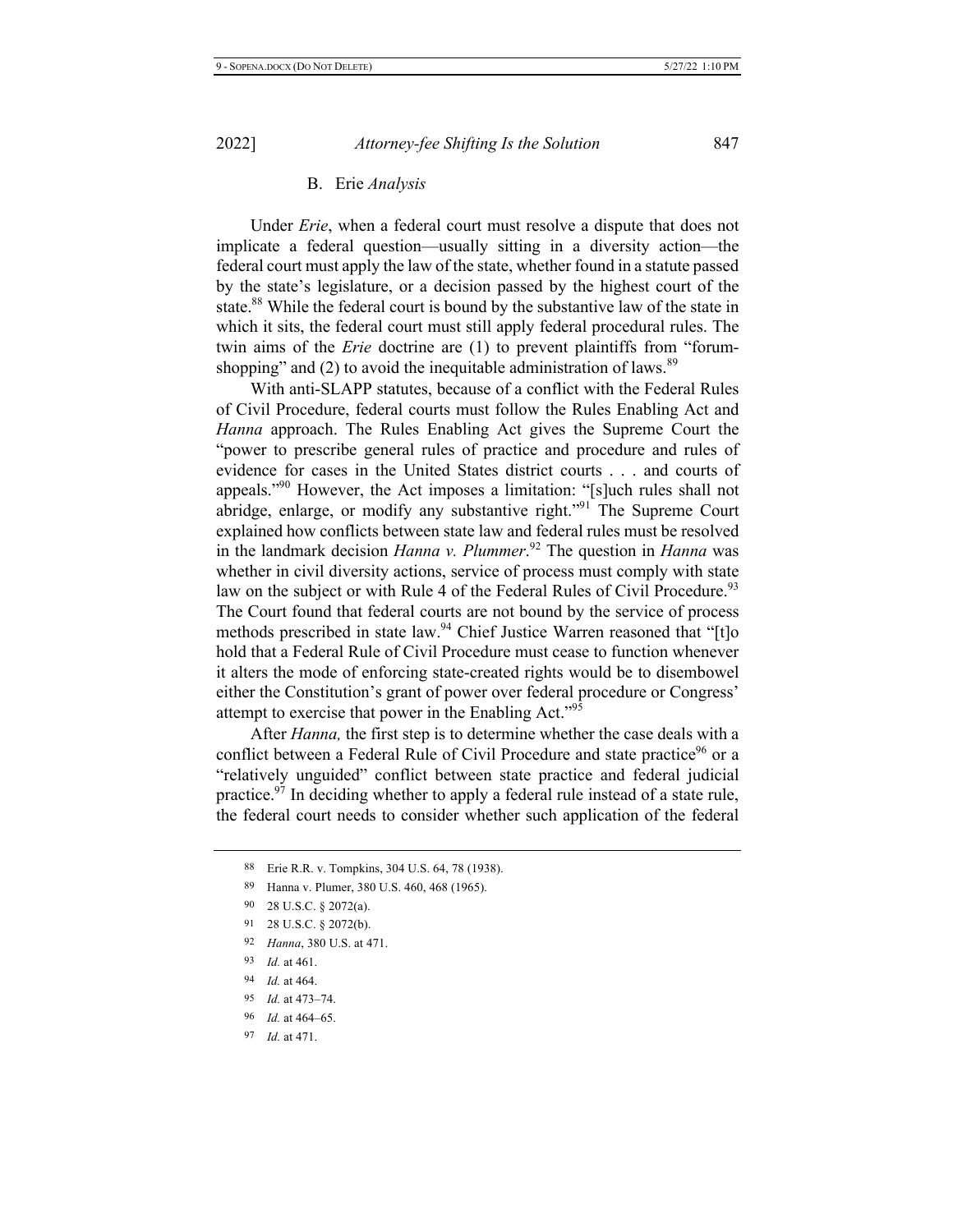rule would lead to forum shopping and different outcomes or opportunities for parties in federal court other than those available in state court.<sup>98</sup> What, then, are "relatively unguided" *Erie* cases? In these cases, the "court's choice between state and federal law must vindicate the twin aims of the *Erie* rule:<sup>99</sup> discouragement of forum-shopping and avoidance of inequitable administration of laws.""100

# C. Anti-SLAPP application in Federal Court

There is a current circuit split on the application of anti-SLAPP statutes in Federal Court. The recent trend over the years is for federal courts to find that anti-SLAPP laws do not apply in federal court.<sup>101</sup> The Second, Fifth, Eleventh, Tenth, and D.C. Circuits correctly conclude that anti-SLAPP statutes have no application in federal courts, usually finding that the standards set forth in the statutes conflict with the Federal Rules of Civil Procedure.<sup>102</sup> And their views on the application of anti-SLAPP statutes in federal court are consistent with the *Erie* doctrine because the Federal Rules of Civil Procedure and the anti-SLAPP statute answer the same questions: whether the plaintiff has stated a plausible claim for relief. The Ninth and First Circuit stray from the other circuits and are the only ones to that find that the anti-SLAPP statutes do not conflict with the federal rules and thus do apply in federal court.<sup>103</sup> However, tellingly, these cases are much older than

102 2 See La Liberte v. Reid, 966 F.3d 79, 83 (2d Cir. 2020) (finding that California's anti-SLAPP statute does not apply in federal court because it conflicts with Federal Rules of Civil Procedure 12 and 56); Klocke v. Watson, 936 F.3d 240, 245 (5th Cir. 2019) (holding that the anti-SLAPP cannot apply in federal court because the burden-shifting framework imposes additional requirements beyond those found in Rules 12 and 56 of the Federal Rules of Civil Procedure); Carbone v. Cable News Network, Inc., 910 F.3d 1345, 1351 (11th Cir. 2018) (finding that Georgia's anti-SLAPP statute was invalid because under the Rules Enabling Act, Federal Rules of Civil Procedure 12 and 56 answered the same basic question as the statute); Abbas v. Foreign Pol'y Grp., L.L.C., 783 F.3d 1328, 1332 (D.C. Cir. 2015) (holding that the anti-SLAPP statute cannot apply in federal court because Rules 12 and 56 of the Federal Rules of Civil Procedure were valid under the Rules Enabling Act and answered the same question as the anti-SLAPP statute).

103 3 See Godin v. Schencks, 629 F.3d 79, 81 (1st Cir. 2010) (finding that Maine's anti-SLAPP statute applies in federal court because Federal Rules of Civil Procedure 12 and 56 are not broad enough

<sup>98</sup> *Id.* at 468–69.

<sup>99</sup> Adam N. Steinman, What is the Erie Doctrine – (and What Does It Mean for the Contemporary *Politics of Judicial Federalism)*, 84 NOTRE DAME L. REV. 245, 260 (2008).

<sup>100</sup> Hanna, 380 U.S. at 468.

<sup>101</sup> The most recent cases have decided that anti-SLAPP statues have no application in Federal Court. The decision from the Second Circuit is from 2020; the decision from the Fifth Circuit is from 2019; the decision from the Eleventh Circuit is from 2018; and the decision from the D.C. Circuit is from 2015. Contrast that with decisions that do apply anti-SLAPP laws in federal courts: the decision from the Ninth Circuit is the oldest, dating back to 1999; and the decision from the First Circuit dates back to 2010. This tends to suggest that the modern trend is for federal courts to find that anti-SLAPP statutes have no application in federal court.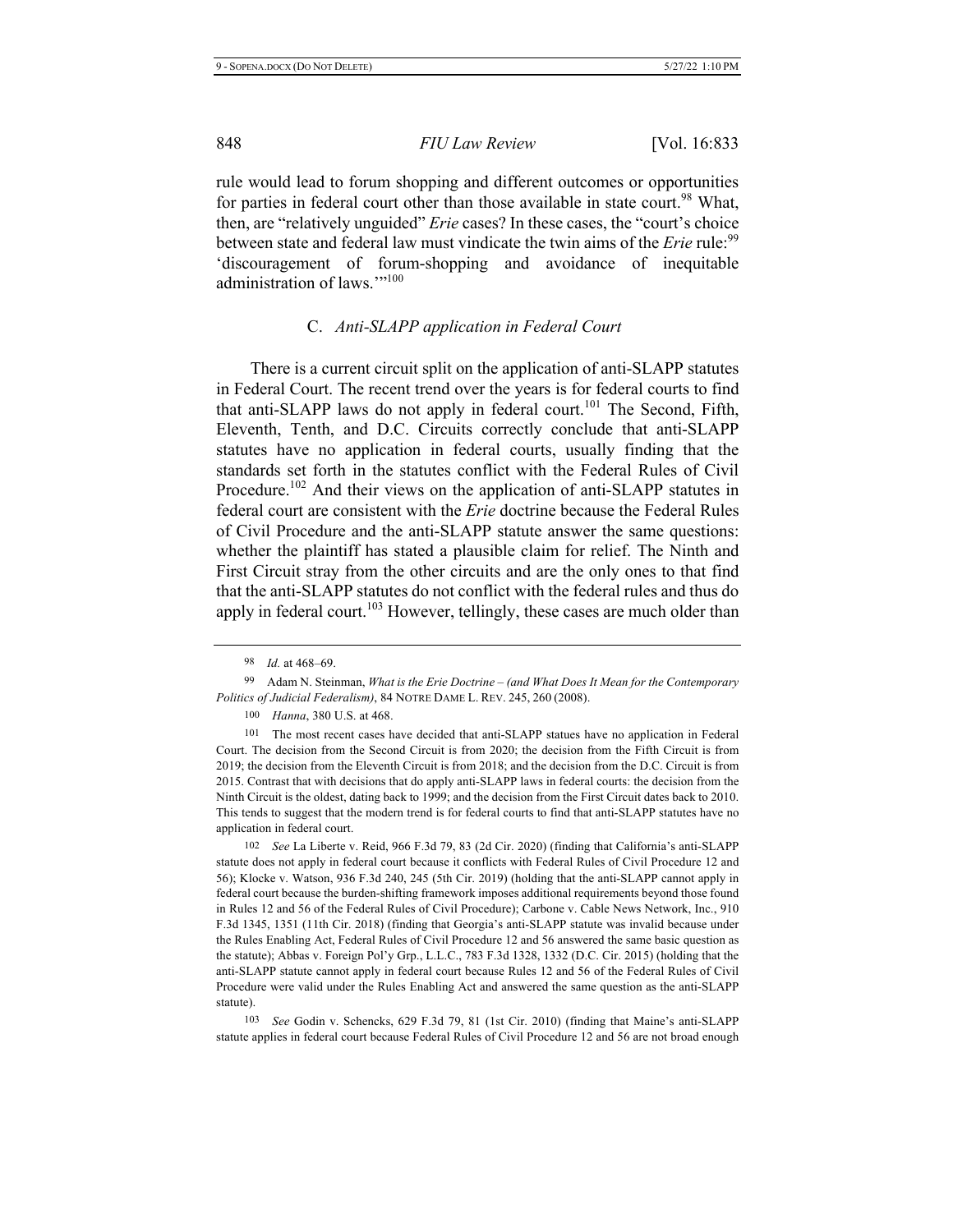the cases finding that anti-SLAPP laws have no application in federal court. But these conclusions are not in accordance with current *Erie* jurisprudence.

In 1999, the Ninth Circuit found that California's anti-SLAPP statute did apply in federal court.<sup>104</sup> The statute provides that when a SLAPP lawsuit is filed, it "shall be subject to a special motion to strike"<sup>105</sup> where, the defendant must show that the suit arises from an act "in furtherance of a person's right of petition or free speech under the United States or California Constitution." $106$ <sup>The</sup> prevailing party on the special motion to strike can recover attorney's fees and costs.<sup>107</sup> The Ninth Circuit found that there was no "direct collision" with Rules 8, 12, or 56 of the Federal Rules of Civil Procedure,<sup>108</sup> reasoning that there was no indication that the federal rules were "intended to 'occupy the field' with respect to pretrial procedures aimed at weeding out meritless claims."<sup>109</sup> The court found that the anti-SLAPP statute was crafted to protect First Amendment interests, something that is not directly addressed by the federal rules.<sup>110</sup> The court remanded the case to the district court to rule on the issue of attorney's fees and costs.<sup>111</sup>

The issue with the Ninth Circuit's decision is that it wrongly focused on the intent not only of the anti-SLAPP statute but also of the Federal Rules of Civil Procedure in occupying the field. The Federal Rules of Civil Procedure "govern the procedure in all civil actions and proceedings"<sup>112</sup> and the rules "should be construed, administered, and employed by the court and the parties to secure the just, speedy, and inexpensive determination of every action and proceeding."<sup>113</sup> Thus, the federal rules govern any claim that is brought in federal court, unless an exception specified in the rules applies. The Ninth Circuit has reasoned that Rule 12 is about "whether the plaintiff has stated a claim that is plausible on its face and upon which relief can be granted."<sup>114</sup> Whereas, according to the court, California's anti-SLAPP statue is concerned with "whether the claims rest on the SLAPP defendant's

- 106 CAL. CIV. PROC. CODE  $\S$  425.16(e) (Deering 2022).
- 107 CAL. CIV. PROC. CODE  $\S$  425.16(c)(1) (Deering 2022).
- 108 *Lockheed*, 190 F.3d at 972.
- $109$  *Id.*
- 110 *Id.* at 973.
- $111$  *Id.*
- 112 FED. R. CIV. P. 1.
- 113 FED. R. CIV. P. 1.
- 114 Makaeff v. Trump Univ., L.L.C., 736 F.3d 1180, 1182 (9th Cir. 2013).

to cover the issues within the scope of the anti-SLAPP statute); United States ex rel. Newsham v. Lockheed Missiles & Space Co., 190 F.3d 963, 973 (9th Cir. 1999) (finding that California's anti-SLAPP statute applies in federal court because there is no direct collision between the statute and Federal Rules of Civil Procedure 12 and 56).

<sup>104</sup> *Lockheed*, 190 F.3d at 973.

<sup>105</sup> CAL. CIV. PROC. CODE  $\S$  425.16(b)(1) (Deering 2022).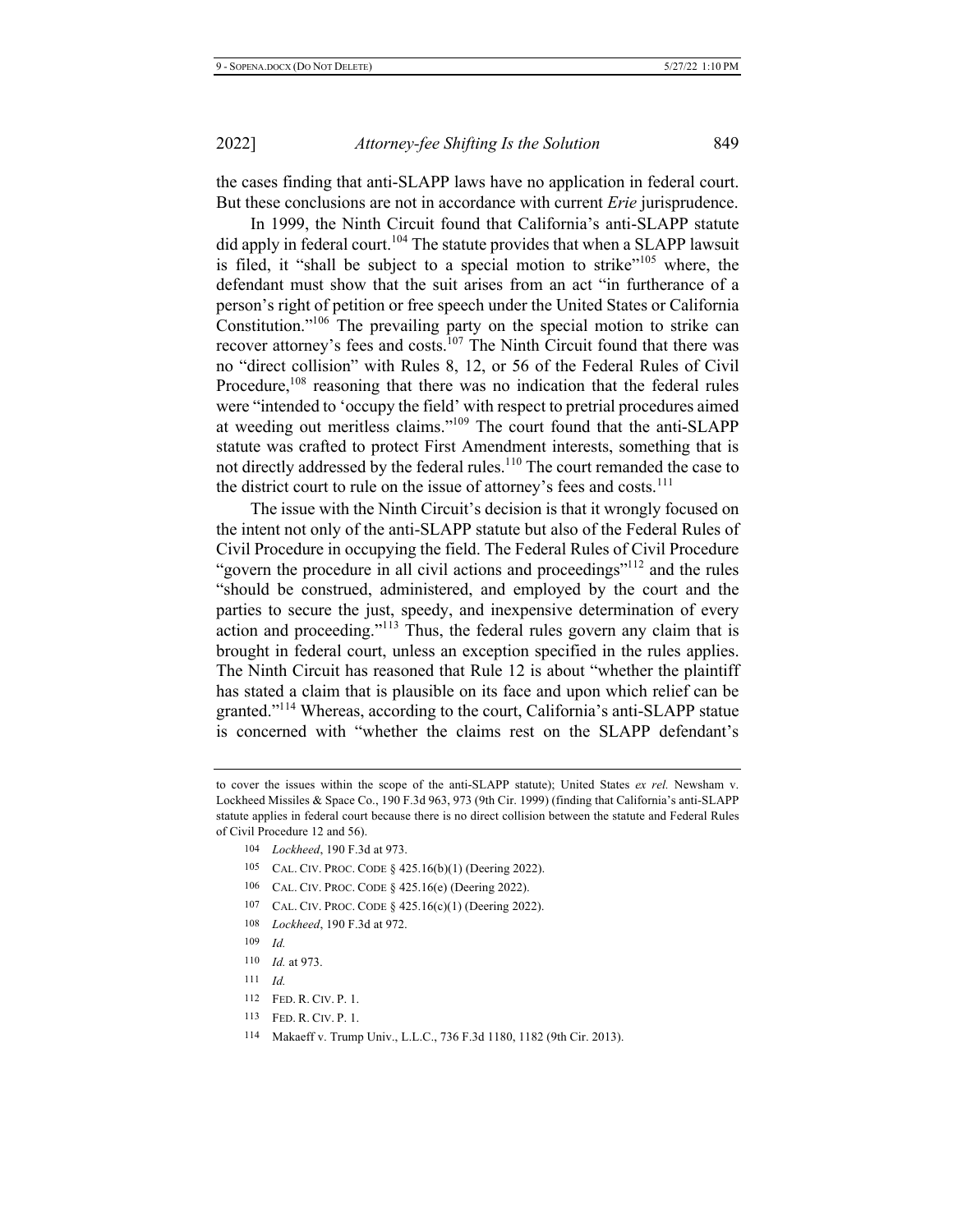protected First Amendment activity and whether the plaintiff can meet the substantive requirements California has created to protect such activity from strategic, retaliatory lawsuits."<sup>115</sup> However, at their core, these two questions ask the same thing. When analyzing an anti-SLAPP motion, "courts determine whether First Amendment activity was involved in order to determine whether the filer has stated a claim upon which relief can be granted."<sup>116</sup> Essentially, the anti-SLAPP statutes and the federal rules govern dismissal mechanisms at the pre-trial stage, and thus involve the same question.

In 2010, the First Circuit followed similar suit and found that Maine's anti-SLAPP must be applied in federal court.<sup>117</sup> The court first found that Federal Rules 12 and 56 were not broad enough to control the particular issues that the anti-SLAPP statute controls.<sup>118</sup> The court reasoned that the anti-SLAPP statute only addressed special procedures "for state claims based on a defendant's petitioning activity,"<sup>119</sup> whereas Federal Rules of Civil Procedure 12 and 56 are general rules governing all cases.<sup>120</sup> Secondly, the Court found that applying the anti-SLAPP statute in federal court would best serve the twin aims of the *Erie* doctrine.<sup>121</sup> It found that declining to apply the anti-SLAPP statute in federal court would result in an "inequitable administration of justice" between the remedies available to defendants in federal court and state court.<sup>122</sup> Additionally, incentives for forum shopping would increase: plaintiffs would bring actions in federal court instead of state court to avoid application of the anti-SLAPP statute.<sup>123</sup>

This analysis is also flawed. The First Circuit held that Federal Rule of Civil Procedure 12 "serves to provide a mechanism to test the sufficiency of the complaint,"<sup>124</sup> whereas Maine's anti-SLAPP statute "provides a mechanism for a defendant to move to dismiss a claim on an entirely different basis: that the claims in question rest on the defendant's protected petitioning conduct and that the plaintiff cannot meet the special rules Maine has created to protect such petitioning activity."<sup>125</sup> This is essentially the same assumption the Ninth Circuit made. However, under the federal rules or

| 115 | Id                                                                 |  |
|-----|--------------------------------------------------------------------|--|
| 116 | Aaron Smith, <i>SLAPP Fight</i> , 68 ALA. L. REV. 303, 321 (2016). |  |
| 117 | Godin v. Schencks, 629 F.3d 79, 92 (1st Cir. 2010).                |  |
| 118 | <i>Id.</i> at 88.                                                  |  |
| 119 | Id                                                                 |  |
| 120 | $Id$ .                                                             |  |
| 121 | <i>Id.</i> at 91.                                                  |  |
|     | 122 <i>Id.</i> at 92.                                              |  |
| 123 | Id                                                                 |  |
| 124 | <i>Id.</i> at 89.                                                  |  |
| 125 | Id                                                                 |  |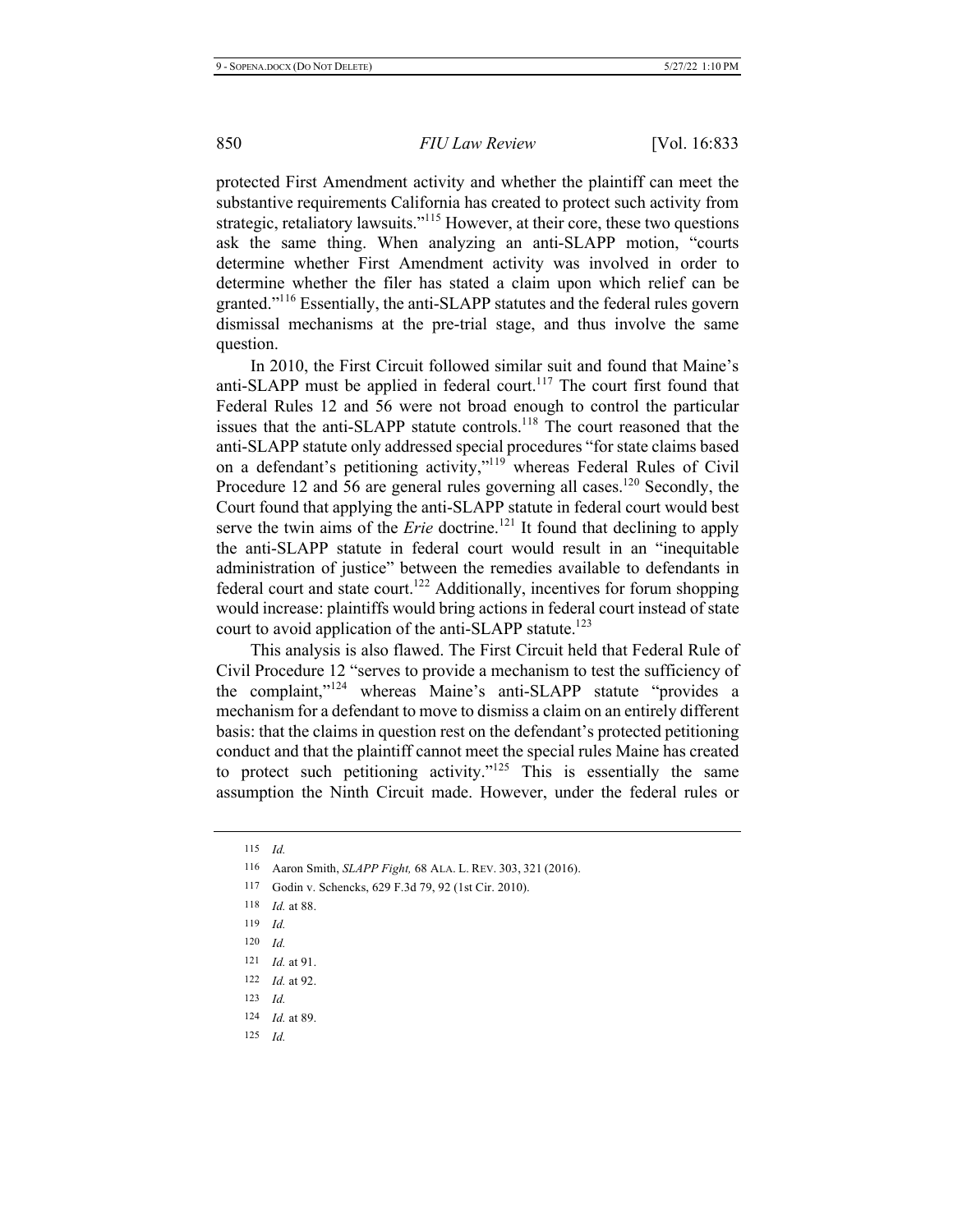under the anti-SLAPP motion the question is still the same: Is the plaintiff's complaint legally sufficient to state a cause of action? Such a reading by the First Circuit "contorts the plain meaning of the federal rules and the anti-SLAPP laws to accommodate the underlying state interests." $126$ 

#### **D.** Protection of First Amendment concerns

The Federal Rules of Civil Procedure already provide a mechanism for the dismissal of meritless claims. A motion to dismiss<sup>127</sup> ensures that meritless complaints are thrown out quickly while motions for summary judgment<sup>128</sup> ensures that the Plaintiff will never see a day in court. These Rules address and answer the same question that the special procedure in anti-SLAPP statutes seek to answer—to throw meritless or frivolous complaints out of court quickly. However, strong use of the standards under these rules coupled with attorney-fee shifting provisions, like the one in Florida's statute, serve to protect state concerns in protecting their citizens and ensuring that First Amendment rights are not curtailed by meritless claims.

Twiqbal coupled with application of anti-SLAPP fee-shifting provisions would get rid of meritless claims expeditiously while still protecting defendants and their First Amendment rights. This would also preserve the States' interests in curtailing the chilling effect of SLAPP lawsuits and ensuring that their citizens are exercising the rights afforded to them not only by the United States Constitution, but by each state's Constitution.<sup>129</sup> Because the Supreme Court recognized that the federal rules have been interpreted with sensitivity towards state goals and practices,  $^{130}$  federal courts who apply the federal rules coupled with the attorney-fee shifting provision of the anti-SLAPP statutes would be further protecting state policy and interest in controlling the chilling effects of SLAPP suits.

Strong Twiqbal use, coupled with the attorney-fee shifting provision found in anti-SLAPP statutes, also protects *Erie* concerns. The first aim of *Erie*, discouragement of forum shopping,<sup>131</sup> would specially benefit from the application of the attorney-fee shifting provision in federal court. This is because filers of SLAPP suits will no longer escape the burdens of anti-

131 Hanna v. Plumer, 380 U.S. 460 (1965).

<sup>126</sup> Smith, *supra* note 116, at 322.

<sup>&</sup>lt;sup>127</sup> See FED. R. CIV. P. 12(b)(6) (governing motions to dismiss for failure to state a claim).

<sup>128</sup> *See FED. R. CIV. P. 56 (governing motions for summary judgment).* 

<sup>129</sup> FLA. STAT. § 768.295 (2022) (stating that the purpose of the anti-SLAPP statute is not only to protect First Amendment rights under the United States Constitution, but also to protect the freedoms afforded by Section 5, Article I of the Florida Constitution).

<sup>130</sup> Gasperini v. Ctr. for Humanities, 518 U.S. 415 (1996).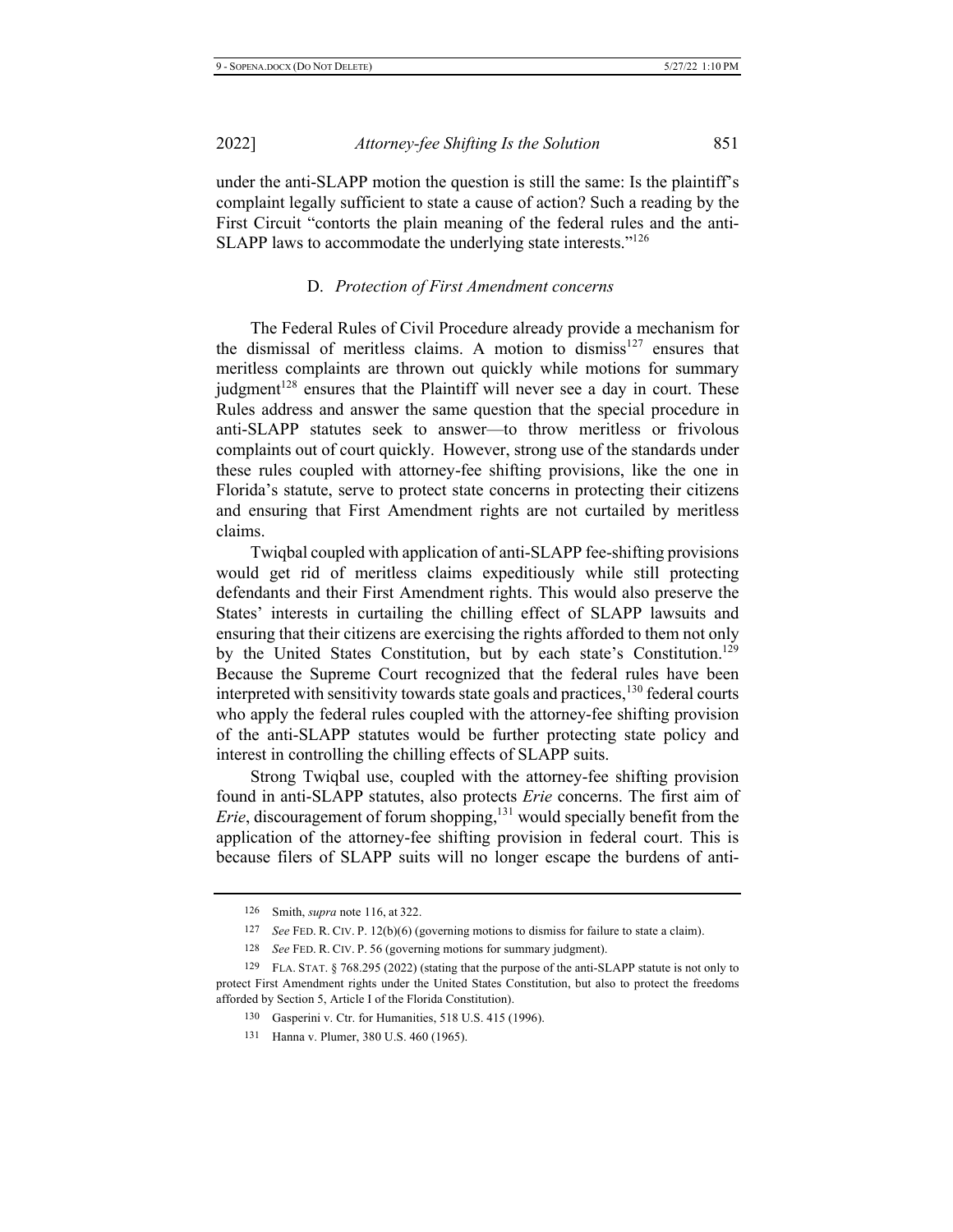SLAPP statutes by filing in federal court rather than in state court. Federal courts should not be burdened with added litigation, specially for meritless claims, by opportunistic filers of SLAPP suits who seek to curtail the rights of other citizens. As the Court in United States ex rel. Newsham v. Lockheed stated: "Plainly, if the anti-SLAPP provisions are held not to apply in federal court, a litigant interested in bringing meritless SLAPP claims would have significant incentive to shop for a federal forum."<sup>132</sup>

The second aim of *Erie*, avoidance of the inequitable administration of the laws,<sup>133</sup> would also best be served by application of the Federal Rules of Civil Procedure coupled with strong use of Twiqbal and the fee-shifting provision of anti-SLAPP statutes. Anti-SLAPP statutes usually have protections for the targets of these lawsuits that would be unavailable in federal court. While each statute varies in the amount of protection it affords, most statutes provide for a special motion process to strike SLAPP claims, expedited hearing of these special motions, as well as fee-shifting provisions.<sup>134</sup> The idea behind this principle is that in any given state, the outcome of litigation should not be immensely different simply because the plaintiff chose to file a claim in state court rather than in federal court or vice versa. The result should be the same in both courts.

As previously mentioned, the special motion procedure cannot apply in federal court because of the direct conflict with Federal Rules 12 and 56; however, by applying the fee-shifting provision, federal courts would ensure that there is no inequitable administration of the laws.<sup>135</sup> Strong use of Twiqbal can have the same effect of the special motion procedures set forth in the statute and would ensure that meritless complaints are thrown out quickly. Such vigorous use of Twigbal would ensure that the same standards available in state court—the heightened standards set forth on most anti-SLAPP statutes to get rid of SLAPP claims—are also available in the federal forum.

Further, applying the fee-shifting provision in federal court would also deter filers of these suits from bringing meritless claims in state court, while protecting the targets of these claims by affording them the same protections available in state court. Additionally, there would be no inequitable administration of the laws because the same protections and remedies

<sup>132</sup> United States ex rel. Newsham v. Lockheed Missiles & Space Co., 190 F.3d 963, 973 (9th Cir. 1999); see also Colin Quinlan, *Erie and the First Amendment: State Anti-SLAPP Laws in Federal Court* After Shady Grove, 114 COLUM. L. REV. 367, 405 (2014) (where the author explains that "filers of SLAPP" lawsuits would . . . have an incentive to shop for a federal forum to evade more-protective state Anti-SLAPP laws.").

<sup>133</sup> *Hanna*, 380 U.S. at 460.

<sup>134</sup> Eric M. Larsson, Application of Anti-SLAPP ("Strategic Lawsuit Against Public *Participation") Statutes to Real Estate Development, Land Use, and Zoning Disputes, 64 A.L.R.6th 365.* 

<sup>135</sup> *Hanna*, 380 U.S. at 460.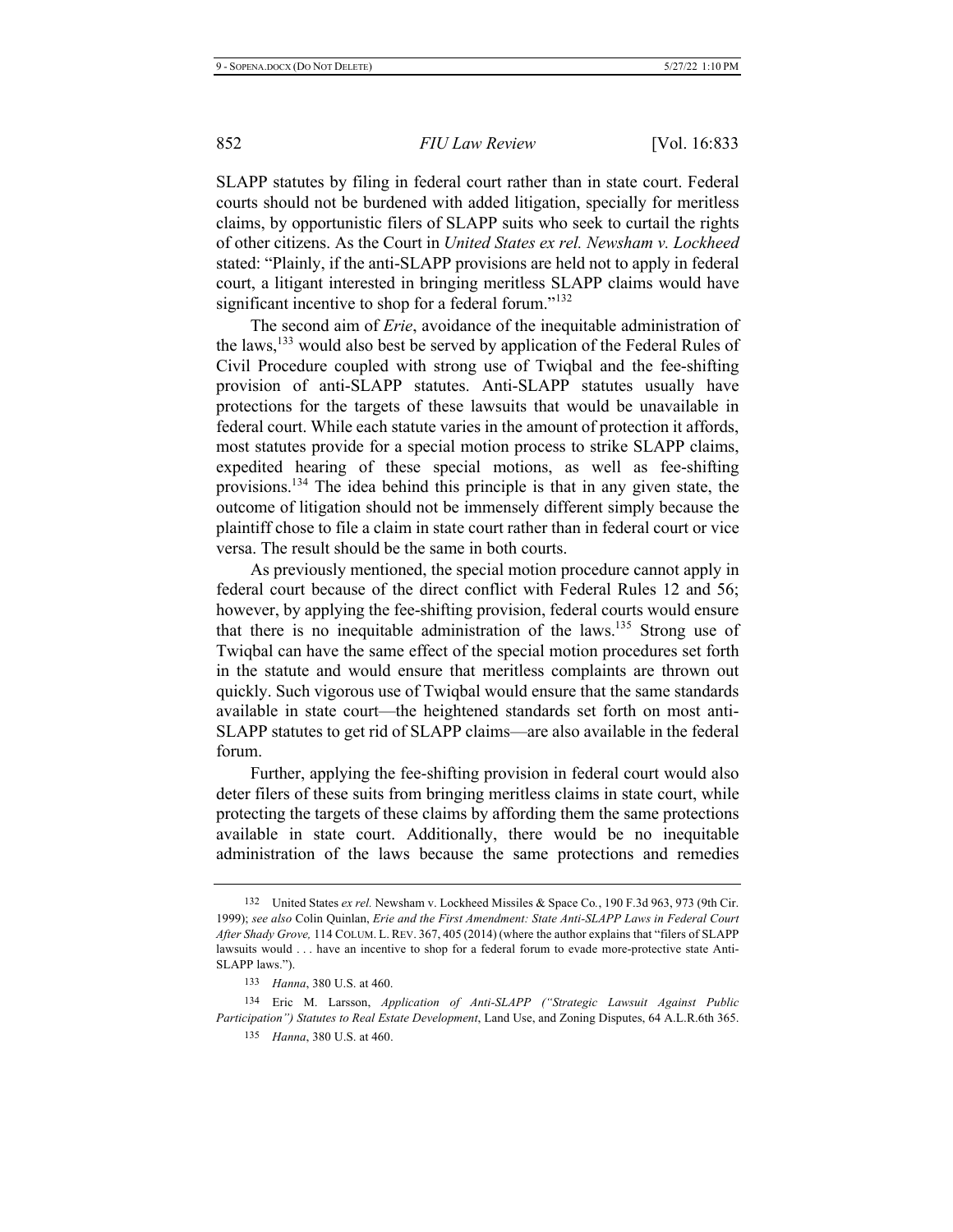available to the targets of these SLAPP suits available in state court would also become available in federal court. No longer would filers of SLAPP suits be able to chill protected speech by seeking to file these meritless SLAPP claims in federal court to avoid the State's anti-SLAPP laws.

Thus, the twin aims of *Erie*, as well as First Amendment concerns, are best served if federal courts sitting in a diversity action use the Federal Rules of Civil Procedure, coupled with strong use of Twiqbal and the anti-SLAPP statutes fee-shifting provisions. The incentive for forum shopping would decrease, and there would be no inequitable administration of the laws because the same remedies available in state court would be available in the federal forum. Such an approach would harmonize the federal rules with each state's policy in protecting its citizens from the chilling effects of meritless SLAPP suits. First Amendment advocates would also celebrate these results because strong use of Twiqbal has been successful at expeditiously dismissing defamation claims that infringe on a party's First Amendment rights. $136$ 

However, for this approach to work, the anti-SLAPP statute needs to be phrased like Florida's,<sup>137</sup> which does not limit the recovery of attorney's fees to prevailing on the special motion standards. If the statute ties the recovery of attorney's fees to prevailing on the special motion standards, as is most common,<sup>138</sup> then under *Erie*, the attorney-fee shifting cannot apply because it is contingent on the special motion standard which directly conflicts with the federal rules. The Fifth Circuit, in *Klocke v. Watson*, refused to apply the attorney-fee shifting provision after it concluded that Texas's anti-SLAPP<sup>139</sup> statute did not apply in federal court.<sup>140</sup> The court stated that "because the TCPA does not apply in federal court, the district court erred by awarding fees and sanctions pursuant to it."<sup>141</sup> In *Abbas v. Foreign Policy Group*, the

139 TEX. CIV. PRAC. & REM. CODE § 27.009(a) (West 2021) (stating that if a court orders dismissal of a legal action under the anti-SLAPP statute, the court shall award attorney's fees and costs to the moving party).

141 *Id.* at n.6.

<sup>136</sup> *See supra Part IV*, Section b.

<sup>137</sup> FLA. STAT. § 768.295 (2022).

<sup>138</sup> See e.g., ARIZ. REV. STAT. ANN. § 12-752(D) (2022) (providing that "[i]f the court grants the motion to dismiss, the court shall award the moving party reasonable attorney fees, including those incurred for the motion."); CAL. CIV. PROC. CODE  $\S$  425.16(c)(1) (Deering 2022) ("a prevailing defendant on a special motion to strike shall be entitled to recover [his or her] attorney's fees and costs."); D.C. CODE § 16-5504 (2022) (providing that the court may award attorney's fees and costs to the prevailing party on a motion brought under § 16-5502, which is the statute special motion standard, or § 16-5503, the costs of litigation, including reasonable attorney fees.); ME. REV. STAT. ANN. tit.  $14, \S$  556 (2021) (stating that if pursuant to the statute a court grants the special motion to dismiss, "the court may award the moving party costs and reasonable attorney's fees, including those incurred for the special motion and any related discovery matters.").

<sup>140</sup> Klocke v. Watson, 936 F.3d 240, 247 (5th Cir. 2019).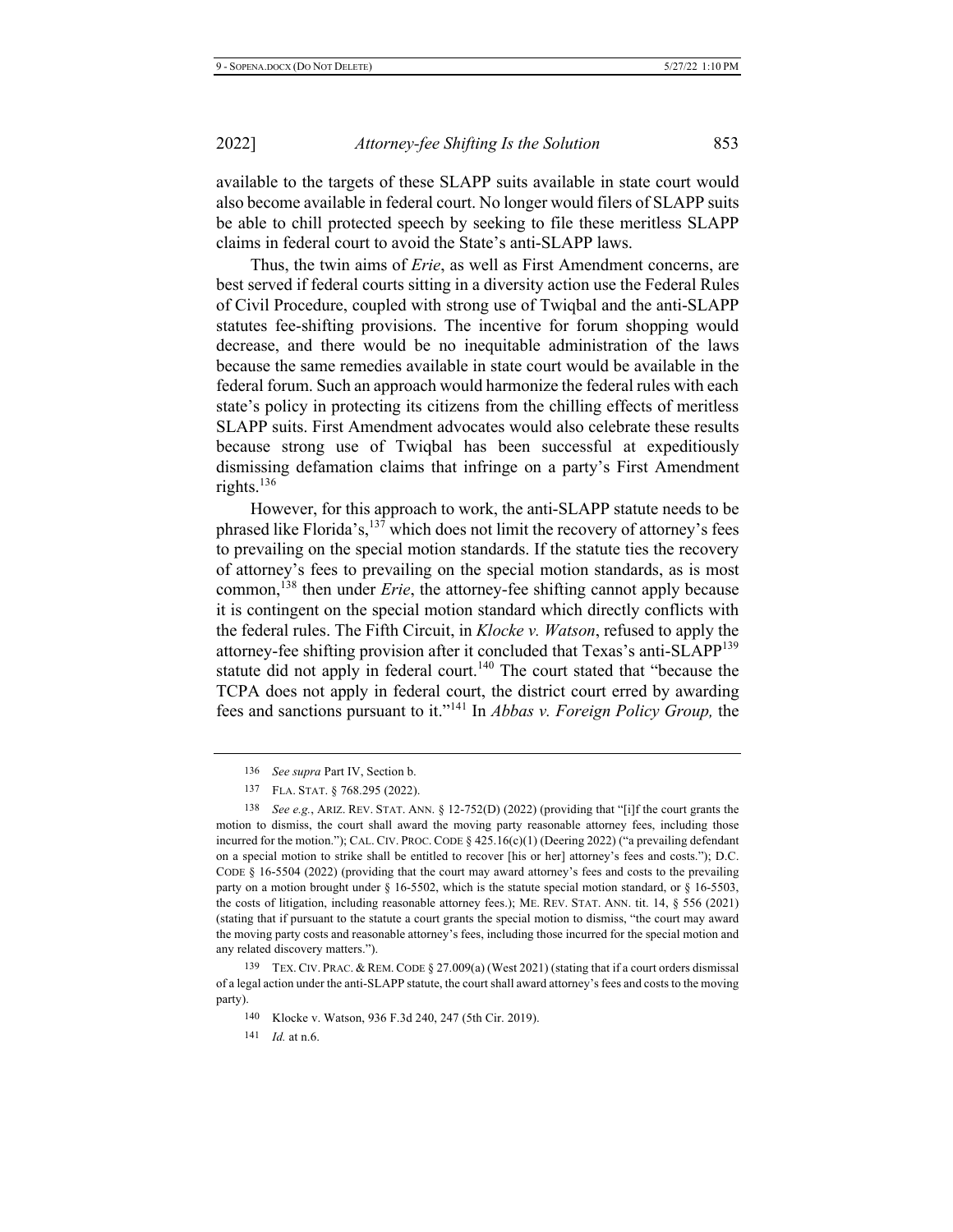D.C. Circuit also refused to grant attorney's fees because the award of fees was contingent on prevailing on the special motion standards, which the court stated cannot apply in federal court.<sup>142</sup> In footnote five, the court explained that D.C.'s anti-SLAPP statute "does not purport to make attorney's fees available to parties who obtain dismissal by other means, such as under Federal Rule  $12(b)(6)$ ."<sup>143</sup> The court thus concluded that because the case was dismissed pursuant to a Rule  $12(b)(6)$  motion, attorney's fees were unavailable.

A few statutes, like Florida's,<sup>144</sup> do not make the recovery of attorney's fees contingent on prevailing on the special motion. Federal courts sitting in diversity in these states can apply procedural mechanisms in the federal rules and still award attorney's fees. For example, in its anti-SLAPP statute, Minnesota's definition of motion includes "any motion to dismiss, motion for summary judgment, or any other judicial pleading filed to dispose of a judicial claim." $145$  Its attorney-fee shifting provision then provides "[t]he court shall award a moving party who prevails in a motion under this chapter reasonable attorney fees and costs associated with the brining of the motion."<sup>146</sup> Thus, states can broadly define the term "motion" under their anti-SLAPP laws and in doing so avoid any conflict with the federal rules. Another approach, taken by Utah, is to base the recovery of attorney's fees and costs on a showing that the action was filed "without a substantial basis" in fact and law and could not be supported by a substantial argument for the extension, modification, or reversal of existing law."<sup>147</sup>

As stated below, several states,  $148$  including Florida, do not tie the recovery of attorney's fees and costs to prevailing on the special motion standards provided in the anti-SLAPP statute. Federal courts sitting in diversity should have no problem reconciling the Federal Rules of Civil Procedure with the award of attorney's fees, especially in states like these, because there is no direct conflict with either Federal Rule of Civil Procedure

- 145 MINN. STAT. § 554.01 (2022).
- 146 MINN. STAT. § 554.04 (2022).

147 UTAH CODE ANN. § 78B-6-1405(1)(a) (LexisNexis 2021); see also NEB. REV. STAT. § 25- $21,243(1)$  (2022) (providing that "[c]osts and attorney's fees may be recovered upon a demonstration that the action involving public petition and participation was commenced or continued without a substantial basis in fact and law and could not be supported by a substantial argument for the extension, modification, or reversal of existing law.").

148 See supra notes 121, 123; see also N.M. STAT. ANN. § 38-2-9.1 (2022) (providing that if a court "grants a motion to dismiss, a motion for judgment on the pleadings or a motion for summary judgment filed within ninety days of the filing of the moving party's answer, the court shall award reasonable attorney fees and costs incurred by the moving party in defending the action.").

<sup>142</sup> Abbas v. Foreign Pol'y Grp., L.L.C., 783 F.3d 1328, 1332 (D.C. Cir. 2015).

<sup>143</sup> *Id.* at n.5.

<sup>144</sup> FLA. STAT. § 768.295 (2022).